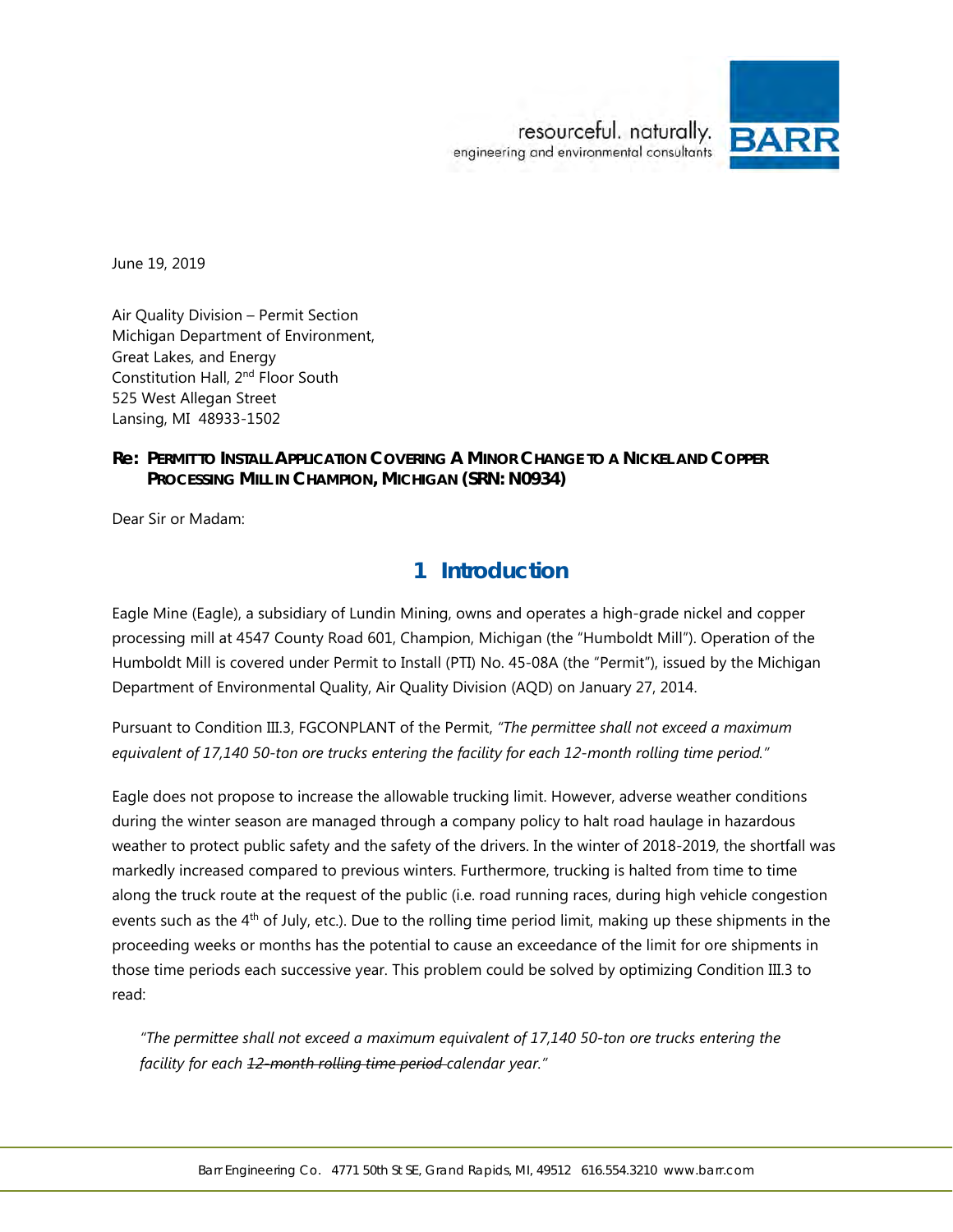The proposed changes are not designed to increase permit-allowable ore processing rates or annual emissions at the Humboldt Mill. Further, the existing "12-month rolling time period" limit is not required to assure compliance with any federal or state applicable requirement.

A signed PTI application form covering the proposed change is provided in **Attachment A**. A PTI application covering an identical change at the Eagle Mine is being submitted concurrent with this application. Edits to the Permit reflecting the change proposed in this application submittal are provided in **Attachment B**.

-oOo-

If you have any questions regarding this PTI application, please do not hesitate to contact me at (616) 512-7018 or Ms. Jennifer Nutini at (906) 339-7029.

Sincerely,

BARR ENGINEERING CO.

Buin Jury

Brian E. Leahy Senior Meteorologist

Attachments

c: Jennifer Nutini, Eagle Mine David Bertucci, Eagle Mine Lydia Salmon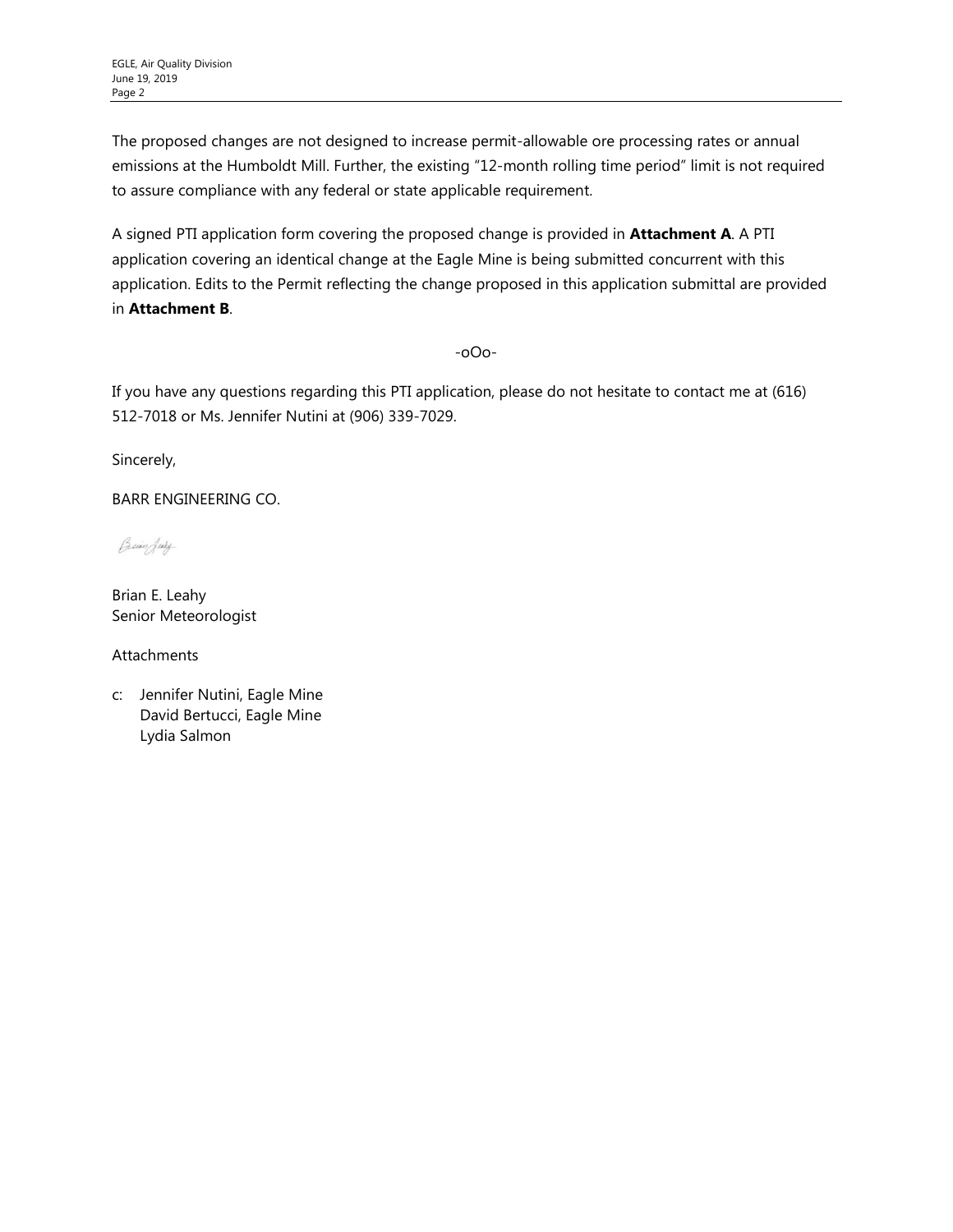# **Attachment A**

**Permit to Install Application Form**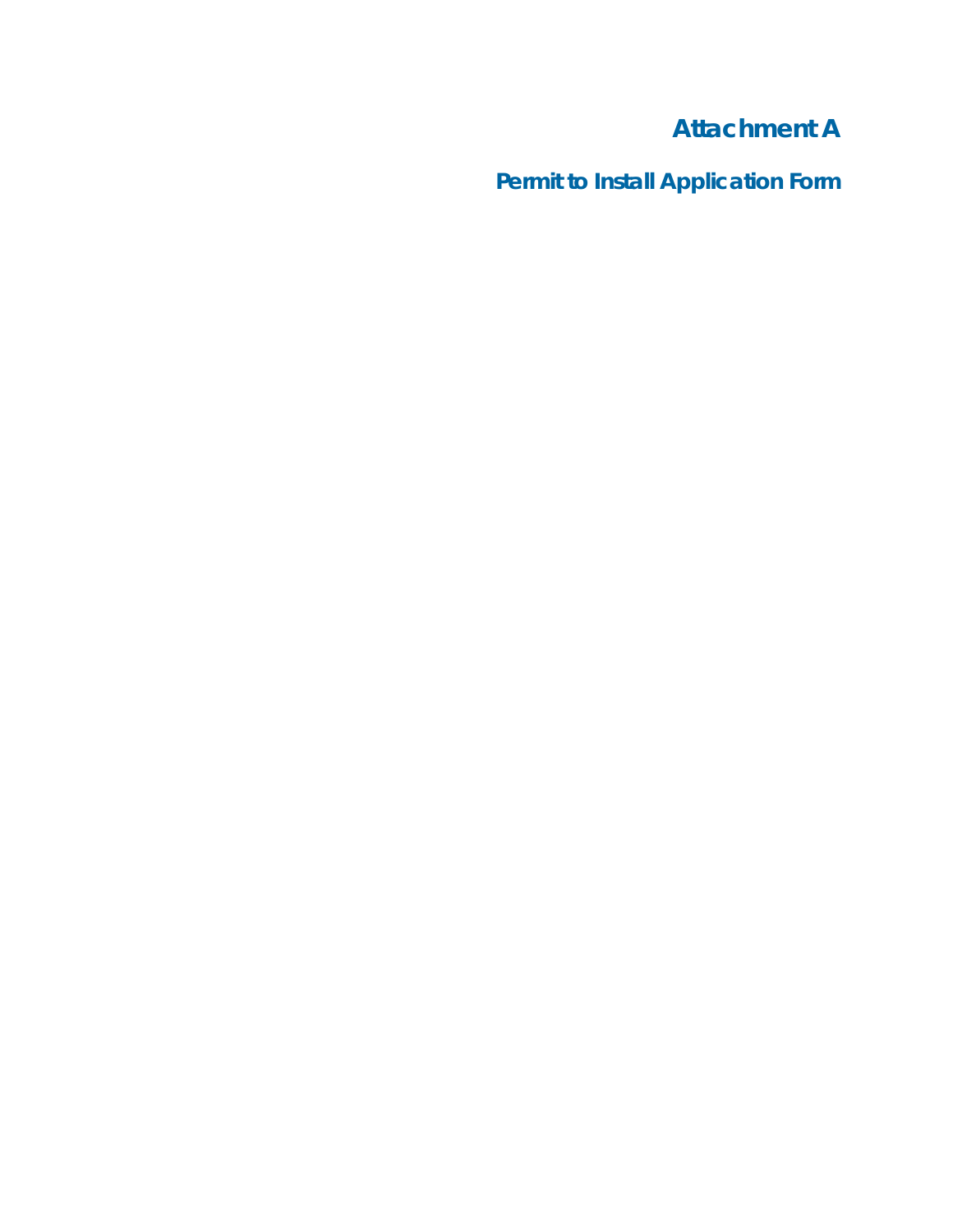

#### MICHIGAN DEPARTMENT OF ENVIRONMENTAL QUALITY - AIR QUALITY DIVISION **PERMIT TO INSTALL APPLICATION**

For authority to install, construct, reconstruct, relocate, or modify process, fuel-burning or refuse burning equipment and/or<br>control equipment. Permits to install are required by administrative rules pursuant to Section

Please type or print clearly. The "Application Instructions" and "Information Required for an Administratively Complete Permit to Install Application" are available on the Air Quality Division (AQD) Permit Web Page at http://www.deq.state.mi.us/aps. Please call the AQD at 517-284-6804 if you have not been contacted within 15 days of your application submittal.

| 1. FACILITY CODES: State Registration Number (SRN) and North American Industry Classification System (NAICS)<br>9<br>3<br>4<br>N<br>0<br>SRN                                                                                                                                                                                                                                                                                                                        | $\overline{2}$<br><b>NAICS</b><br>1                                      | $\overline{2}$<br>$\overline{2}$<br>3 | 4                                     |                                                                                                                                                                                                                                                                                                                                           |
|---------------------------------------------------------------------------------------------------------------------------------------------------------------------------------------------------------------------------------------------------------------------------------------------------------------------------------------------------------------------------------------------------------------------------------------------------------------------|--------------------------------------------------------------------------|---------------------------------------|---------------------------------------|-------------------------------------------------------------------------------------------------------------------------------------------------------------------------------------------------------------------------------------------------------------------------------------------------------------------------------------------|
| 2. APPLICANT NAME: (Business License Name of Corporation, Partnership, Individual Owner, Government Agency)<br>Eagle Mine, LLC, a subsidiary of Lundin Mining                                                                                                                                                                                                                                                                                                       |                                                                          |                                       |                                       |                                                                                                                                                                                                                                                                                                                                           |
| 3. APPLICANT ADDRESS: (Number and Street)<br>4547 County Road 601                                                                                                                                                                                                                                                                                                                                                                                                   |                                                                          |                                       | MAIL CODE:                            |                                                                                                                                                                                                                                                                                                                                           |
| CITY: (City, Village or Township)<br>Champion                                                                                                                                                                                                                                                                                                                                                                                                                       |                                                                          | STATE:<br>MT                          | ZIP CODE:<br>49814                    | COUNTY:<br>Marquette                                                                                                                                                                                                                                                                                                                      |
| 4. EQUIPMENT OR PROCESS LOCATION: (Number and Street - if different than Item 3)                                                                                                                                                                                                                                                                                                                                                                                    |                                                                          |                                       |                                       |                                                                                                                                                                                                                                                                                                                                           |
| CITY: (City, Village or Township)                                                                                                                                                                                                                                                                                                                                                                                                                                   |                                                                          |                                       | ZIP CODE:                             | COUNTY:                                                                                                                                                                                                                                                                                                                                   |
| 5. GENERAL NATURE OF BUSINESS:<br>Nickel and Copper Ore Processing                                                                                                                                                                                                                                                                                                                                                                                                  |                                                                          |                                       |                                       |                                                                                                                                                                                                                                                                                                                                           |
| date each page of the submittal.)<br>of the proposed change are provided in the attached submittal.                                                                                                                                                                                                                                                                                                                                                                 |                                                                          |                                       |                                       | 6. EQUIPMENT OR PROCESS DESCRIPTION: (A Description MUST Be Provided Here. Include Emission Unit IDs. Attach additional sheets if necessary; number and<br>Optimization of the ore trucking limit to reflect a calendar year compliance period.<br>The proposed change will not result in an increase in emissions from the mill. Details |
| 7. REASON FOR APPLICATION: (Check all that apply.)<br>INSTALLATION / CONSTRUCTION OF NEW EQUIPMENT OR PROCESS<br>RECONSTRUCTION / MODIFICATION / RELOCATION OF EXISTING EQUIPMENT OR PROCESS - DATE INSTALLED:<br><b>X OTHER- DESCRIBE OPTIMIZE COMPLIANCE PERIOD FOR HAUL TRUCKING LIMIT</b><br>8. IF THE EQUIPMENT OR PROCESS THAT WILL BE COVERED BY THIS PERMIT TO INSTALL (PTI) IS CURRENTLY COVERED BY ANY ACTIVE PERMITS.<br>LIST THE PTI NUMBER(S): 405-08A |                                                                          |                                       |                                       |                                                                                                                                                                                                                                                                                                                                           |
| 9. DOES THIS FACILITY HAVE AN EXISTING RENEWABLE OPERATING PERMIT (ROP)?<br>PENDING APPLICATION OR ROP NUMBER:                                                                                                                                                                                                                                                                                                                                                      |                                                                          |                                       | NOT APPLICABLE                        | <b>PENDING APPLICATION</b><br>YES                                                                                                                                                                                                                                                                                                         |
| 10. AUTHORIZED EMPLOYEE:<br>Jennifer Nutini, P.E.                                                                                                                                                                                                                                                                                                                                                                                                                   | TITLE:                                                                   |                                       | Sr. Env. & Permitting Engineer        | PHONE NUMBER: (Include Area Code)<br>$(906)339 - 7029$                                                                                                                                                                                                                                                                                    |
| SIGNATURE:<br>and the contract of the contract of the contract of the contract of the contract of the contract of the contract of the contract of the contract of the contract of the contract of the contract of the contract of the contra                                                                                                                                                                                                                        | DATE:<br>65/19                                                           |                                       |                                       | E-MAIL ADDRESS:<br>Jennifer.Nutini@lundinmining.com                                                                                                                                                                                                                                                                                       |
| 11. CONTACT: (If sifferent than Authorized Employee. The person to contact with questions regarding this<br>application)                                                                                                                                                                                                                                                                                                                                            |                                                                          |                                       |                                       | PHONE NUMBER: (Include Area Code)                                                                                                                                                                                                                                                                                                         |
| <b>CONTACT AFFILIATION:</b>                                                                                                                                                                                                                                                                                                                                                                                                                                         | E-MAIL ADDRESS:                                                          |                                       |                                       |                                                                                                                                                                                                                                                                                                                                           |
| 12. IS THE CONTACT PERSON AUTHORIZED TO NEGOTIATE THE TERMS AND CONDITIONS OF THE PERMIT TO INSTALL?                                                                                                                                                                                                                                                                                                                                                                |                                                                          |                                       | FOR DEQ USE ONLY - DO NOT WRITE BELOW | <b>X</b> YES<br>$\Box$ NO                                                                                                                                                                                                                                                                                                                 |
| DATE OF RECEIPT OF ALL INFORMATION REQUIRED BY RULE 203:                                                                                                                                                                                                                                                                                                                                                                                                            |                                                                          |                                       |                                       |                                                                                                                                                                                                                                                                                                                                           |
| DATE PERMIT TO INSTALL APPROVED:                                                                                                                                                                                                                                                                                                                                                                                                                                    |                                                                          | SIGNATURE:                            |                                       |                                                                                                                                                                                                                                                                                                                                           |
| DATE APPLICATION / PTI VOIDED:                                                                                                                                                                                                                                                                                                                                                                                                                                      |                                                                          | SIGNATURE:                            |                                       |                                                                                                                                                                                                                                                                                                                                           |
| DATE APPLICATION DENIED:                                                                                                                                                                                                                                                                                                                                                                                                                                            |                                                                          | SIGNATURE:                            |                                       |                                                                                                                                                                                                                                                                                                                                           |
|                                                                                                                                                                                                                                                                                                                                                                                                                                                                     | A PERMIT CERTIFICATE WILL BE ISSUED UPON APPROVAL OF A PERMIT TO INSTALL |                                       |                                       |                                                                                                                                                                                                                                                                                                                                           |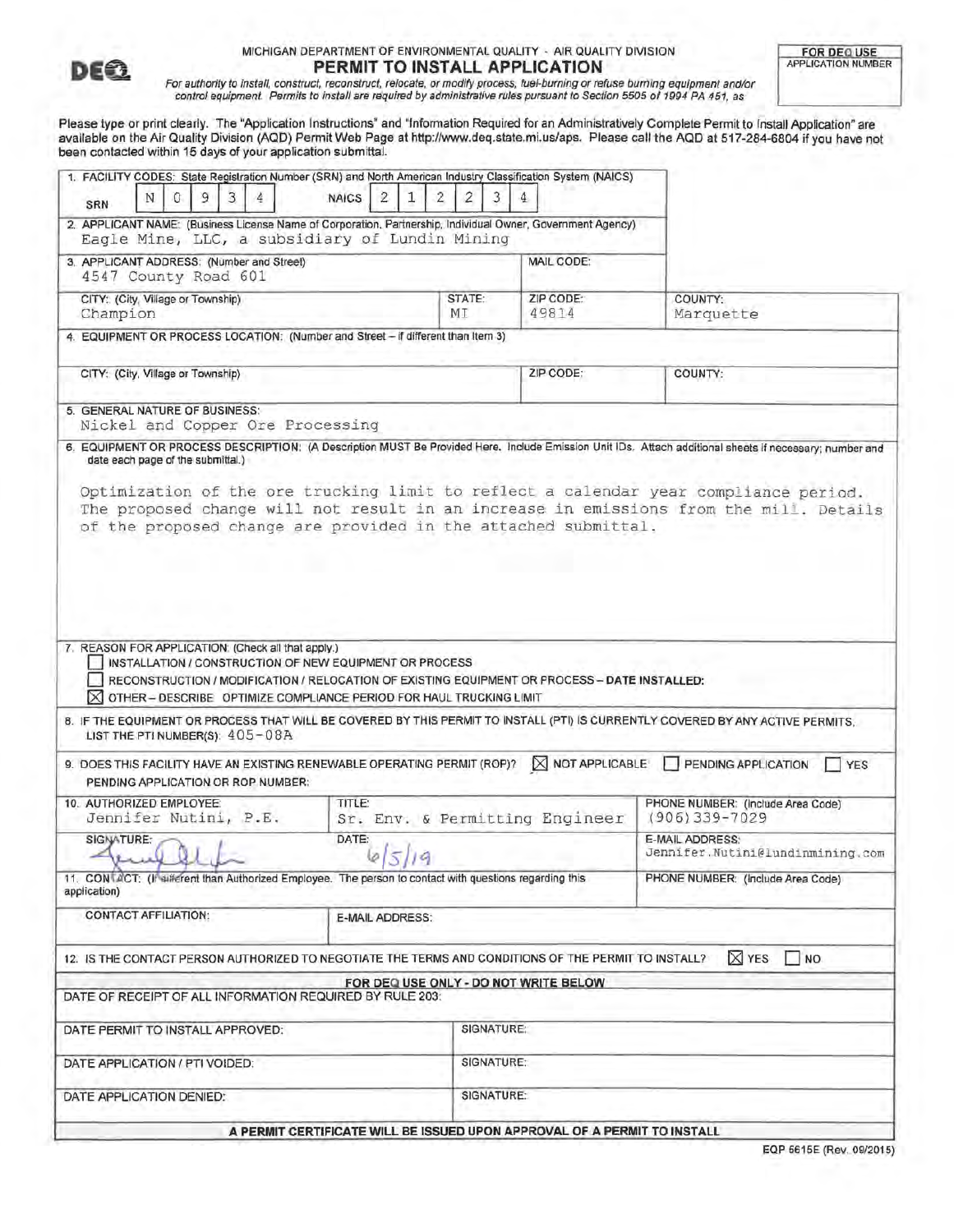**Attachment B**

**Proposed Edits to PTI No. 405-08A**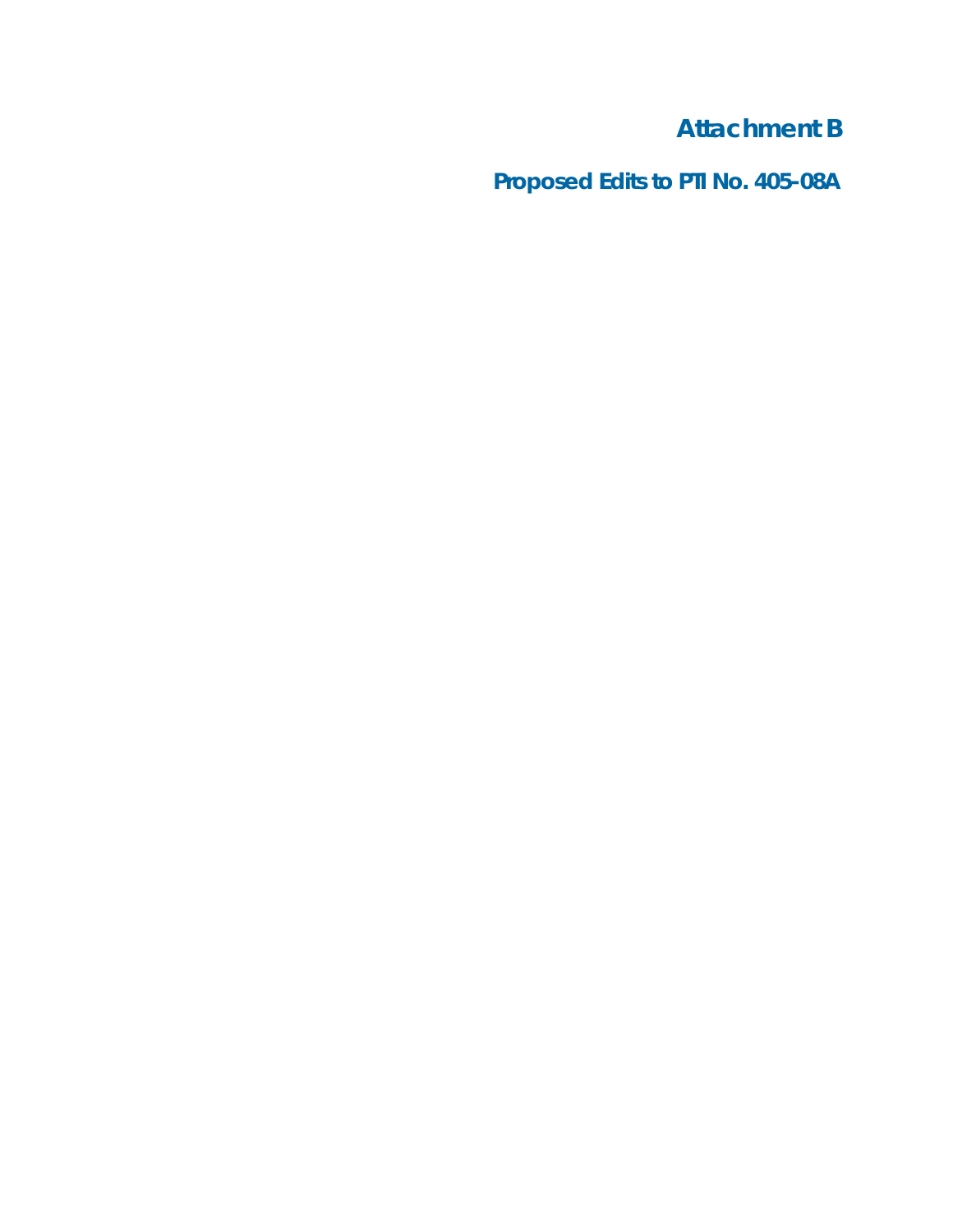## **MICHIGAN DEPARTMENT OF ENVIRONMENTAL QUALITY AIR QUALITY DIVISION**



The Air Quality Division has approved this Permit to Install, pursuant to the delegation of authority from the Michigan Department of Environmental Quality. This permit is hereby issued in accordance with and subject to Section 5505(1) of Article II, Chapter I, Part 55, Air Pollution Control, of the Natural Resources and Environmental Protection Act, 1994 PA 451, as amended. Pursuant to Air Pollution Control Rule 336.1201(1), this permit constitutes the permittee's authority to install the identified emission unit(s) in accordance with all administrative rules of the Department and the attached conditions. Operation of the emission unit(s) identified in this Permit to Install is allowed pursuant to Rule 336.1201 (6).

| DATE OF RECEIPT OF ALL INFORMATION REQUIRED BY RULE 203:<br>September 5, 2013 |                   |  |  |
|-------------------------------------------------------------------------------|-------------------|--|--|
| DATE PERMIT TO INSTALL APPROVED:<br>January 27, 2014                          | <b>SIGNATURE:</b> |  |  |
| <b>DATE PERMIT VOIDED:</b>                                                    | SIGNATURE:        |  |  |
| <b>IDATE PERMIT REVOKED:</b>                                                  | SIGNATURE:        |  |  |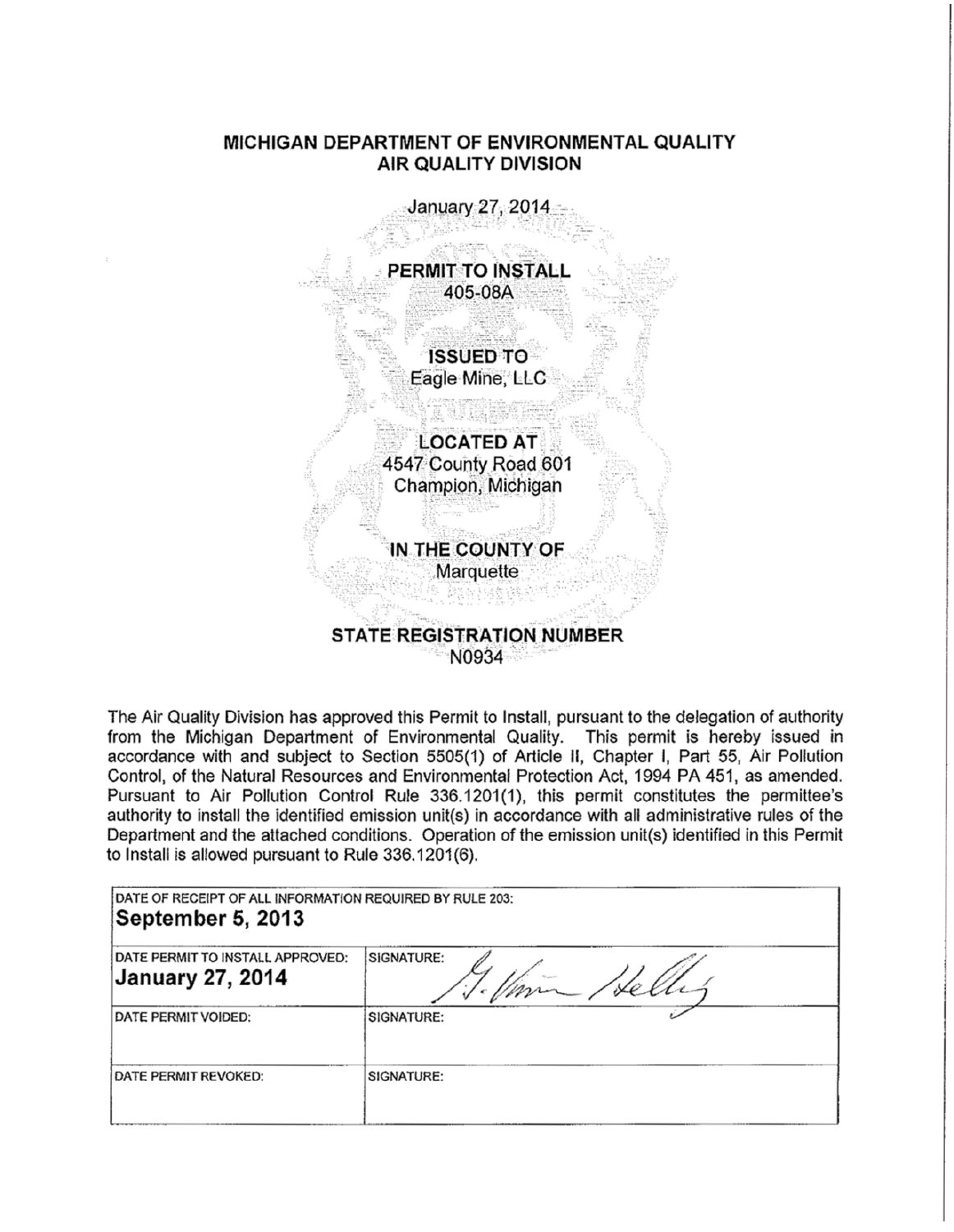# **PERMIT TO INSTALL**

# **Table of Contents**

| <b>Section</b> | Page |
|----------------|------|
|                |      |
|                |      |
|                |      |
|                |      |
|                |      |
|                |      |
|                |      |
|                |      |
|                |      |
|                |      |
|                |      |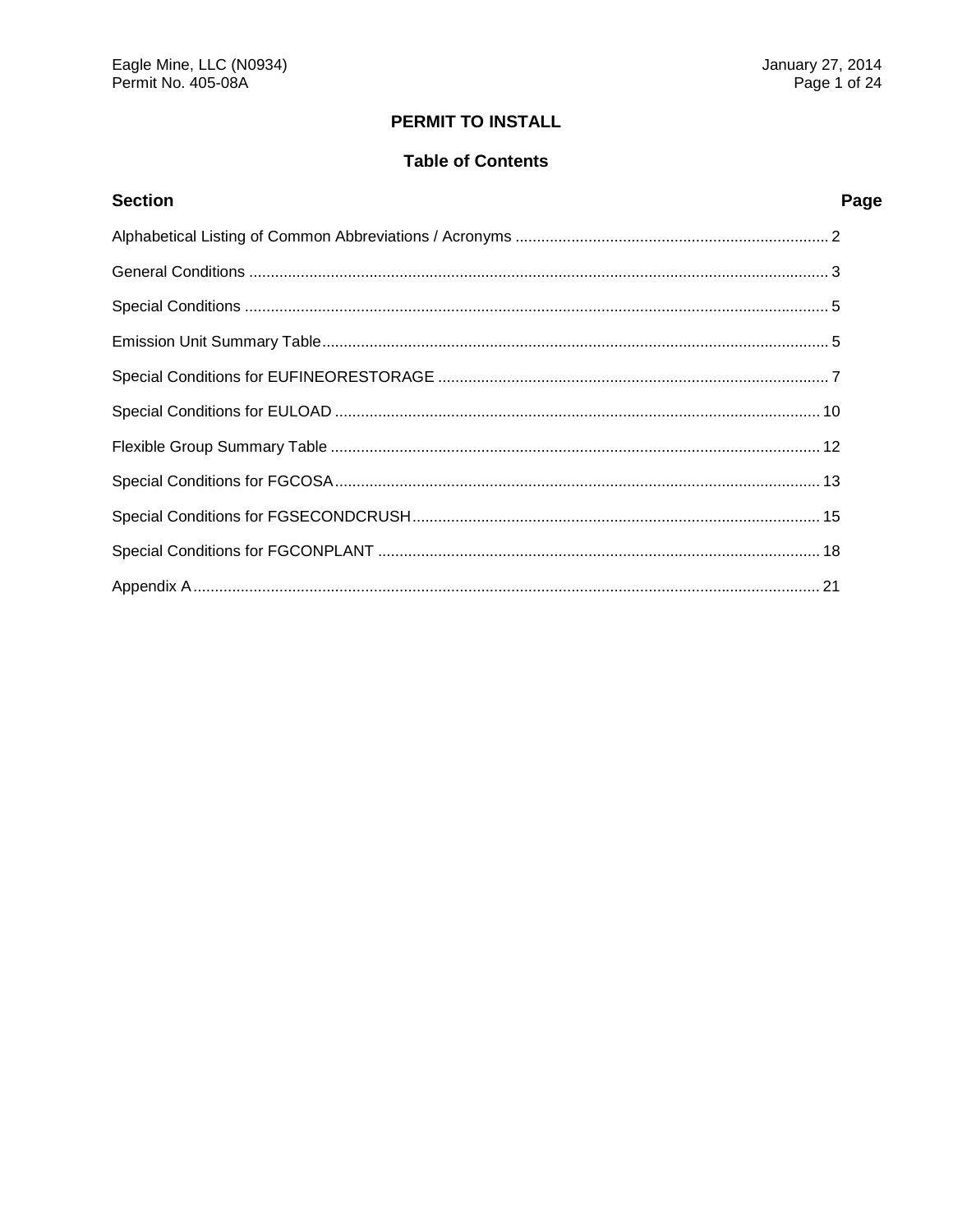|                   | <b>Common Acronyms</b>                                            |                 | <b>Pollutant / Measurement Abbreviations</b>    |
|-------------------|-------------------------------------------------------------------|-----------------|-------------------------------------------------|
| <b>AQD</b>        | Air Quality Division                                              | <b>BTU</b>      | <b>British Thermal Unit</b>                     |
| <b>BACT</b>       | <b>Best Available Control Technology</b>                          | $\rm ^{\circ}C$ | Degrees Celsius                                 |
| CAA               | Clean Air Act                                                     | CO              | Carbon Monoxide                                 |
| <b>CEM</b>        | <b>Continuous Emission Monitoring</b>                             | dscf            | Dry standard cubic foot                         |
| <b>CFR</b>        | Code of Federal Regulations                                       | dscm            | Dry standard cubic meter                        |
| CO <sub>2</sub> e | Carbon Dioxide Equivalent                                         | $\overline{F}$  | Degrees Fahrenheit                              |
| <b>COM</b>        | <b>Continuous Opacity Monitoring</b>                              | gr              | Grains                                          |
| <b>EPA</b>        | <b>Environmental Protection Agency</b>                            | Hg              | Mercury                                         |
| EU                | <b>Emission Unit</b>                                              | hr              | Hour                                            |
| FG                | <b>Flexible Group</b>                                             | $H_2S$          | Hydrogen Sulfide                                |
| <b>GACS</b>       | <b>Gallon of Applied Coating Solids</b>                           | hp              | Horsepower                                      |
| GC                | <b>General Condition</b>                                          | lb              | Pound                                           |
| <b>GHGs</b>       | <b>Greenhouse Gases</b>                                           | kW              | Kilowatt                                        |
| <b>HAP</b>        | Hazardous Air Pollutant                                           | m               | Meter                                           |
| <b>HVLP</b>       | High Volume Low Pressure *                                        | mg              | Milligram                                       |
| ID                | Identification                                                    | mm              | Millimeter                                      |
| <b>LAER</b>       | Lowest Achievable Emission Rate                                   | <b>MM</b>       | Million                                         |
| <b>MACT</b>       | Maximum Achievable Control Technology                             | <b>MW</b>       | Megawatts                                       |
| <b>MAERS</b>      | Michigan Air Emissions Reporting System                           | ng              | Nanogram                                        |
| <b>MAP</b>        | <b>Malfunction Abatement Plan</b>                                 | NO <sub>x</sub> | Oxides of Nitrogen                              |
| <b>MDEQ</b>       | Michigan Department of Environmental<br>Quality (Department)      | <b>PM</b>       | <b>Particulate Matter</b>                       |
| <b>MSDS</b>       | <b>Material Safety Data Sheet</b>                                 | <b>PM10</b>     | PM with aerodynamic diameter $\leq 10$ microns  |
| <b>NESHAP</b>     | National Emission Standard for<br><b>Hazardous Air Pollutants</b> | PM2.5           | PM with aerodynamic diameter $\leq$ 2.5 microns |
| <b>NSPS</b>       | <b>New Source Performance Standards</b>                           | pph             | Pounds per hour                                 |
| <b>NSR</b>        | <b>New Source Review</b>                                          | ppm             | Parts per million                               |
| PS                | Performance Specification                                         | ppmv            | Parts per million by volume                     |
| <b>PSD</b>        | Prevention of Significant Deterioration                           | ppmw            | Parts per million by weight                     |
| <b>PTE</b>        | <b>Permanent Total Enclosure</b>                                  | psia            | Pounds per square inch absolute                 |
| PTI               | Permit to Install                                                 | psig            | Pounds per square inch gauge                    |
| <b>RACT</b>       | Reasonably Available Control<br>Technology                        | scf             | Standard cubic feet                             |
| <b>ROP</b>        | <b>Renewable Operating Permit</b>                                 | sec             | Seconds                                         |
| SC                | <b>Special Condition</b>                                          | SO <sub>2</sub> | <b>Sulfur Dioxide</b>                           |
| <b>SCR</b>        | Selective Catalytic Reduction                                     | <b>THC</b>      | <b>Total Hydrocarbons</b>                       |
| <b>SRN</b>        | <b>State Registration Number</b>                                  | tpy             | Tons per year                                   |
| <b>TAC</b>        | <b>Toxic Air Contaminant</b>                                      | μg              | Microgram                                       |
| <b>TEQ</b>        | <b>Toxicity Equivalence Quotient</b>                              | <b>VOC</b>      | Volatile Organic Compound                       |
| VE                | Visible Emissions                                                 | yr              | Year                                            |

\* For High Volume Low Pressure (HVLP) applicators, the pressure measured at the HVLP gun air cap shall not exceed ten (10) pounds per square inch gauge (psig).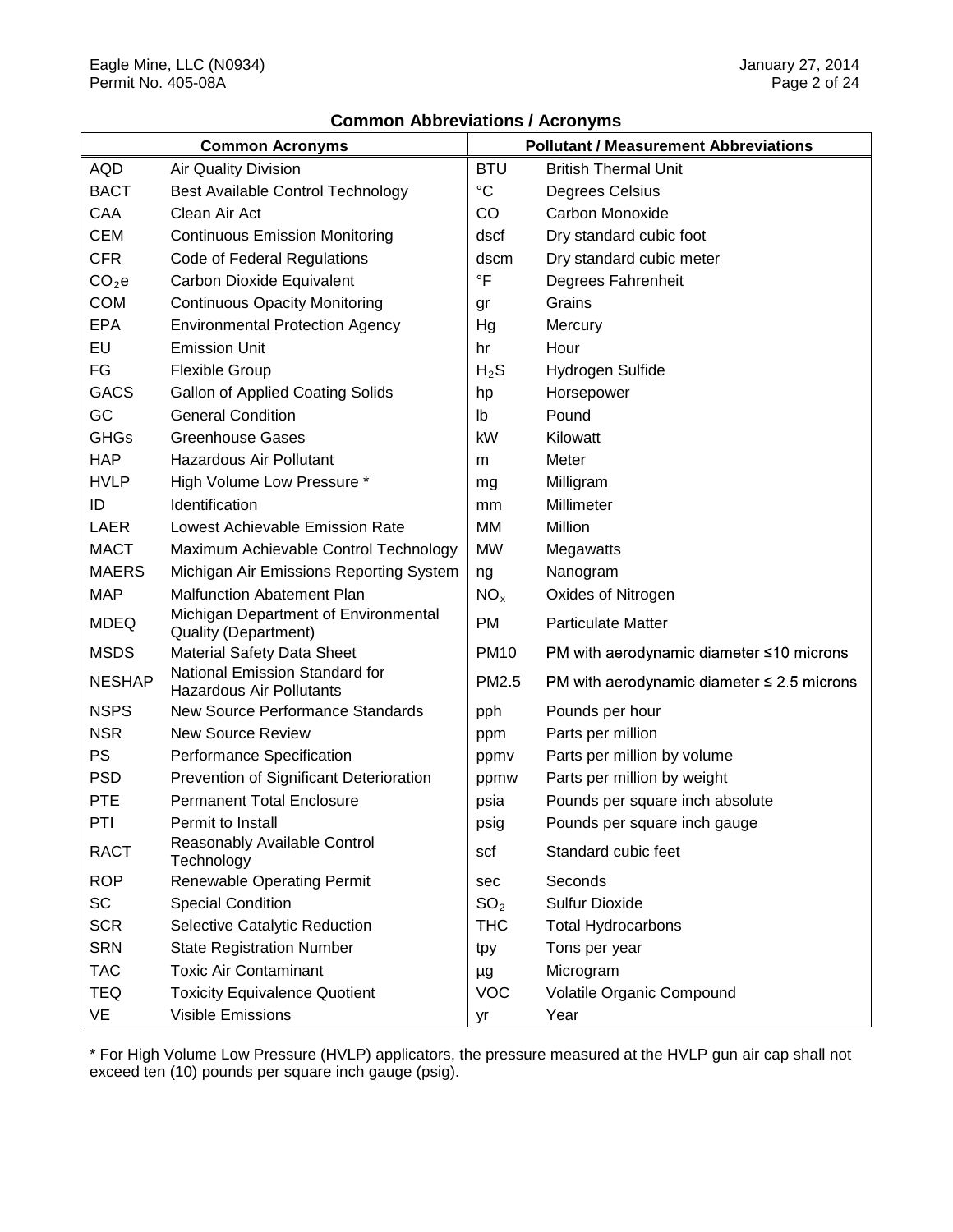#### **GENERAL CONDITIONS**

- 1. The process or process equipment covered by this permit shall not be reconstructed, relocated, or modified, unless a Permit to Install authorizing such action is issued by the Department, except to the extent such action is exempt from the Permit to Install requirements by any applicable rule. **(R 336.1201(1))**
- 2. If the installation, construction, reconstruction, relocation, or modification of the equipment for which this permit has been approved has not commenced within 18 months, or has been interrupted for 18 months, this permit shall become void unless otherwise authorized by the Department. Furthermore, the permittee or the designated authorized agent shall notify the Department via the Supervisor, Permit Section, Air Quality Division, Michigan Department of Environmental Quality, P.O. Box 30260, Lansing, Michigan 48909-7760, if it is decided not to pursue the installation, construction, reconstruction, relocation, or modification of the equipment allowed by this Permit to Install. **(R 336.1201(4))**
- 3. If this Permit to Install is issued for a process or process equipment located at a stationary source that is not subject to the Renewable Operating Permit program requirements pursuant to R 336.1210, operation of the process or process equipment is allowed by this permit if the equipment performs in accordance with the terms and conditions of this Permit to Install. **(R 336.1201(6)(b))**
- 4. The Department may, after notice and opportunity for a hearing, revoke this Permit to Install if evidence indicates the process or process equipment is not performing in accordance with the terms and conditions of this permit or is violating the Department's rules or the Clean Air Act. **(R 336.1201(8), Section 5510 of Act 451, PA 1994)**
- 5. The terms and conditions of this Permit to Install shall apply to any person or legal entity that now or hereafter owns or operates the process or process equipment at the location authorized by this Permit to Install. If the new owner or operator submits a written request to the Department pursuant to R 336.1219 and the Department approves the request, this permit will be amended to reflect the change of ownership or operational control. The request must include all of the information required by subrules (1)(a), (b), and (c) of R 336.1219 and shall be sent to the District Supervisor, Air Quality Division, Michigan Department of Environmental Quality. **(R 336.1219)**
- 6. Operation of this equipment shall not result in the emission of an air contaminant which causes injurious effects to human health or safety, animal life, plant life of significant economic value, or property, or which causes unreasonable interference with the comfortable enjoyment of life and property. **(R 336.1901)**
- 7. The permittee shall provide notice of an abnormal condition, start-up, shutdown, or malfunction that results in emissions of a hazardous or toxic air pollutant which continue for more than one hour in excess of any applicable standard or limitation, or emissions of any air contaminant continuing for more than two hours in excess of an applicable standard or limitation, as required in Rule 912, to the Department. The notice shall be provided not later than two business days after start-up, shutdown, or discovery of the abnormal condition or malfunction. Written reports, if required, must be filed with the Department within 10 days after the start-up or shutdown occurred, within 10 days after the abnormal conditions or malfunction has been corrected, or within 30 days of discovery of the abnormal condition or malfunction, whichever is first. The written reports shall include all of the information required in Rule 912(5). **(R 336.1912)**
- 8. Approval of this permit does not exempt the permittee from complying with any future applicable requirements which may be promulgated under Part 55 of 1994 PA 451, as amended or the Federal Clean Air Act.
- 9. Approval of this permit does not obviate the necessity of obtaining such permits or approvals from other units of government as required by law.
- 10. Operation of this equipment may be subject to other requirements of Part 55 of 1994 PA 451, as amended and the rules promulgated thereunder.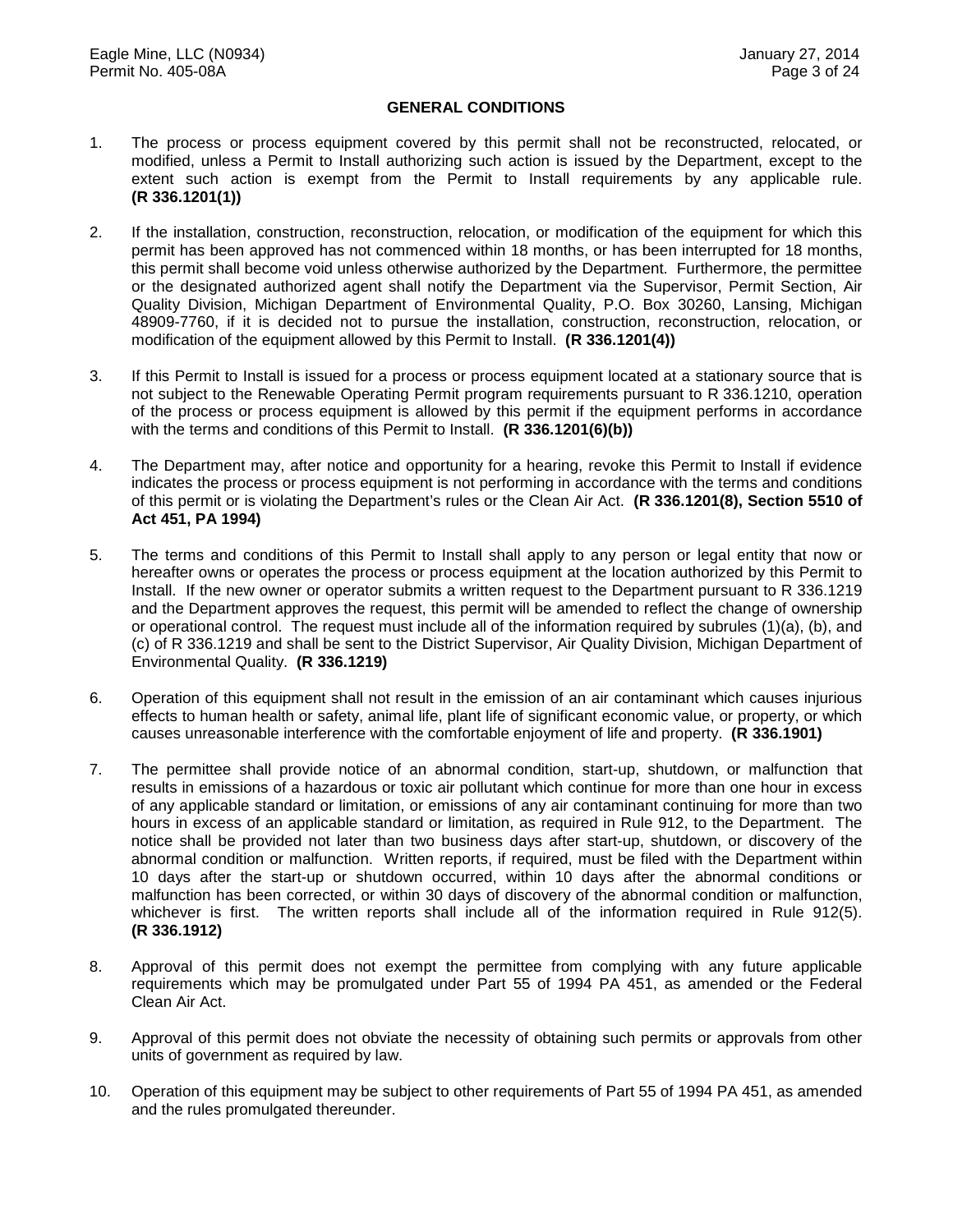- 11. Except as provided in subrules (2) and (3) or unless the special conditions of the Permit to Install include an alternate opacity limit established pursuant to subrule (4) of R 336.1301, the permittee shall not cause or permit to be discharged into the outer air from a process or process equipment a visible emission of density greater than the most stringent of the following. The grading of visible emissions shall be determined in accordance with R 336.1303. **(R 336.1301)** 
	- a) A six-minute average of 20 percent opacity, except for one six-minute average per hour of not more than 27 percent opacity.
	- b) A visible emission limit specified by an applicable federal new source performance standard.
	- c) A visible emission limit specified as a condition of this Permit to Install.
- 12. Collected air contaminants shall be removed as necessary to maintain the equipment at the required operating efficiency. The collection and disposal of air contaminants shall be performed in a manner so as to minimize the introduction of contaminants to the outer air. Transport of collected air contaminants in Priority I and II areas requires the use of material handling methods specified in R 336.1370(2). **(R 336.1370)**
- 13. The Department may require the permittee to conduct acceptable performance tests, at the permittee's expense, in accordance with R 336.2001 and R 336.2003, under any of the conditions listed in R 336.2001. **(R 336.2001)**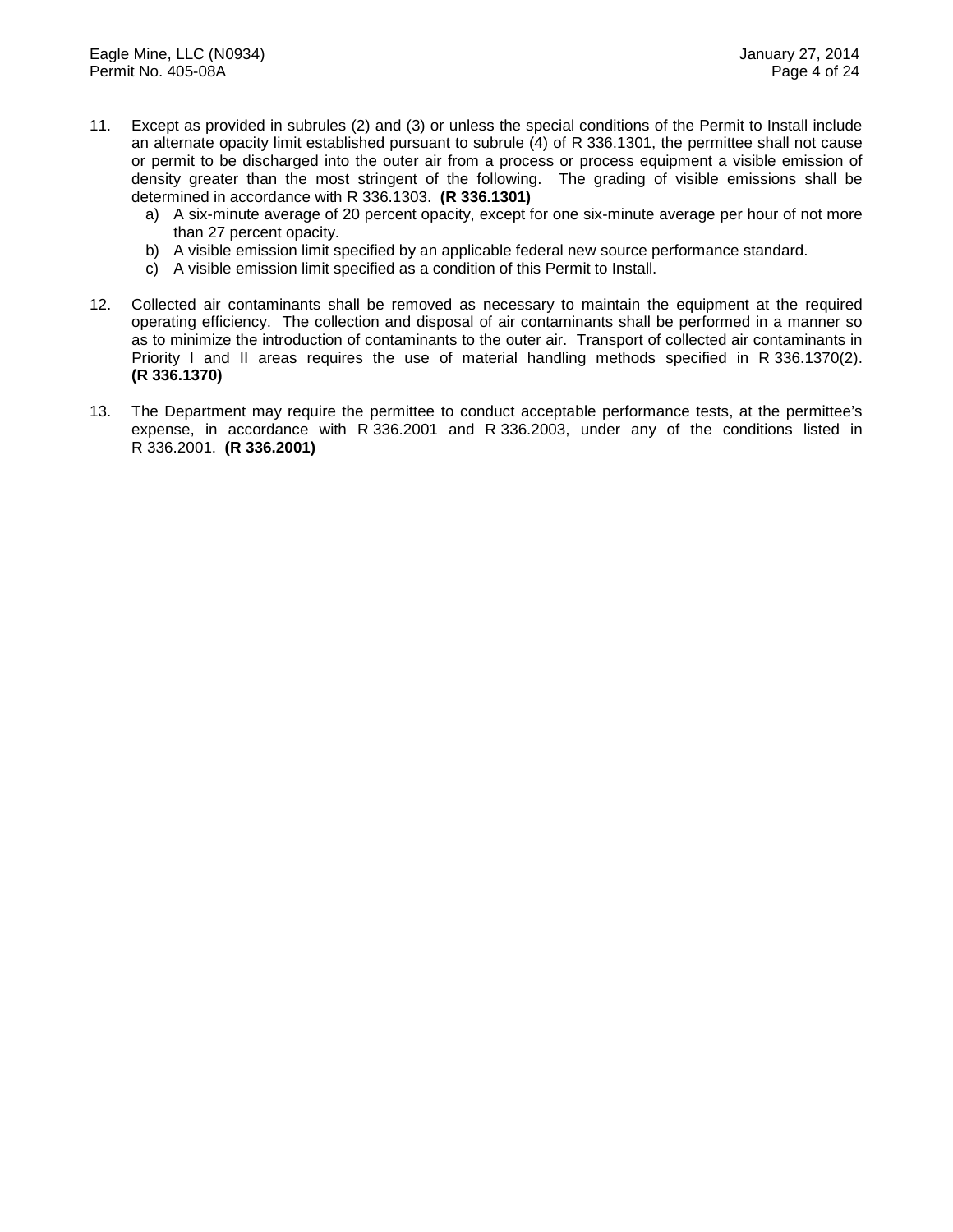### **SPECIAL CONDITIONS**

#### **EMISSION UNIT SUMMARY TABLE**

The descriptions provided below are for informational purposes and do not constitute enforceable conditions.

| <b>Emission Unit ID</b> | <b>Emission Unit Description</b><br>(Process Equipment & Control Devices)                                                                                                                                                                                                                                                                                                                                 | <b>Flexible Group ID</b>                     |
|-------------------------|-----------------------------------------------------------------------------------------------------------------------------------------------------------------------------------------------------------------------------------------------------------------------------------------------------------------------------------------------------------------------------------------------------------|----------------------------------------------|
| <b>EUDUMPHOPPER</b>     | A dump hopper into which the ore is placed by front end<br>loaders. The hopper is equipped with water sprays. This<br>is the first step in the ore processing. The hopper is<br>located within the enclosed coarse ore storage area<br>(COSA).                                                                                                                                                            | <b>FGCOSA</b><br><b>FGCONPLANT</b>           |
| <b>EUGRIZZLYFEED</b>    | A vibratory feeder/grizzly system used to route ore into<br>the primary crusher. This unit is equipped with water<br>sprays. The grizzly is located within the enclosed coarse<br>ore storage area (COSA).                                                                                                                                                                                                | <b>FGCOSA</b><br>FGCONPLANT                  |
| <b>EUPRIMECRUSHER</b>   | A 407 ton per hour jaw crusher equipped with water<br>sprays. This crusher used to reduce the ore to minus 100<br>mm in size. The crusher is located within the enclosed<br>coarse ore storage area (COSA).                                                                                                                                                                                               | <b>FGCOSA</b><br><b>FGCONPLANT</b>           |
| <b>EUROCKBREAKER</b>    | A Tamrock or equivalent rock breaker mounted adjacent<br>to the primary crusher is used to reduce oversized rocks<br>entering the system. The rock breaker is equipped with<br>water sprays. The rock breaker is located within the<br>enclosed coarse ore storage area (COSA).                                                                                                                           | <b>FGCOSA</b><br>FGCONPLANT                  |
| <b>EUFELCOSA</b>        | A front end loader is used within the enclosed coarse ore<br>storage area (COSA) to take the ore from storage piles<br>and deposit it into the dump hopper (EUDUMPHOPPER).                                                                                                                                                                                                                                | <b>FGCOSA</b><br>FGCONPLANT                  |
| EU2NDFEEDCONVY          | A covered conveyor used to transport the ore from the<br>enclosed coarse ore storage area (COSA) to the<br>Secondary Crusher Building.                                                                                                                                                                                                                                                                    | <b>FGTRANSFERCONVYS</b><br><b>FGCONPLANT</b> |
| EU2NDSCREEN             | A screen used to sort the ore into pieces above and<br>below approximately 12 mm in size. The oversized<br>material is sent to the secondary crusher, while the<br>remainder of the material is placed on Transfer Conveyor<br>The screen is located within the Secondary<br>No. 1.<br>Particulate collected from the<br>Crusher Building.<br>EU2NDSCREEN is vented through a baghouse dust<br>collector. | <b>FGSECONDCRUSH</b><br><b>FGCONPLANT</b>    |
| <b>EU2NDCRUSHER</b>     | A cone crusher used to reduce the size of the ore. The<br>unit is located within the Secondary Crusher Building.<br>Particulate collected from EU2NDCRUSHER is vented<br>through a baghouse dust collector.                                                                                                                                                                                               | <b>FGSECONDCRUSH</b><br><b>FGCONPLANT</b>    |
| EUTRANSCONVY1           | A covered conveyor used to transport the ore from the FGTRANSFERCONVYS<br>Secondary Crusher Building to the enclosed transfer<br>station.                                                                                                                                                                                                                                                                 | <b>FGCONPLANT</b>                            |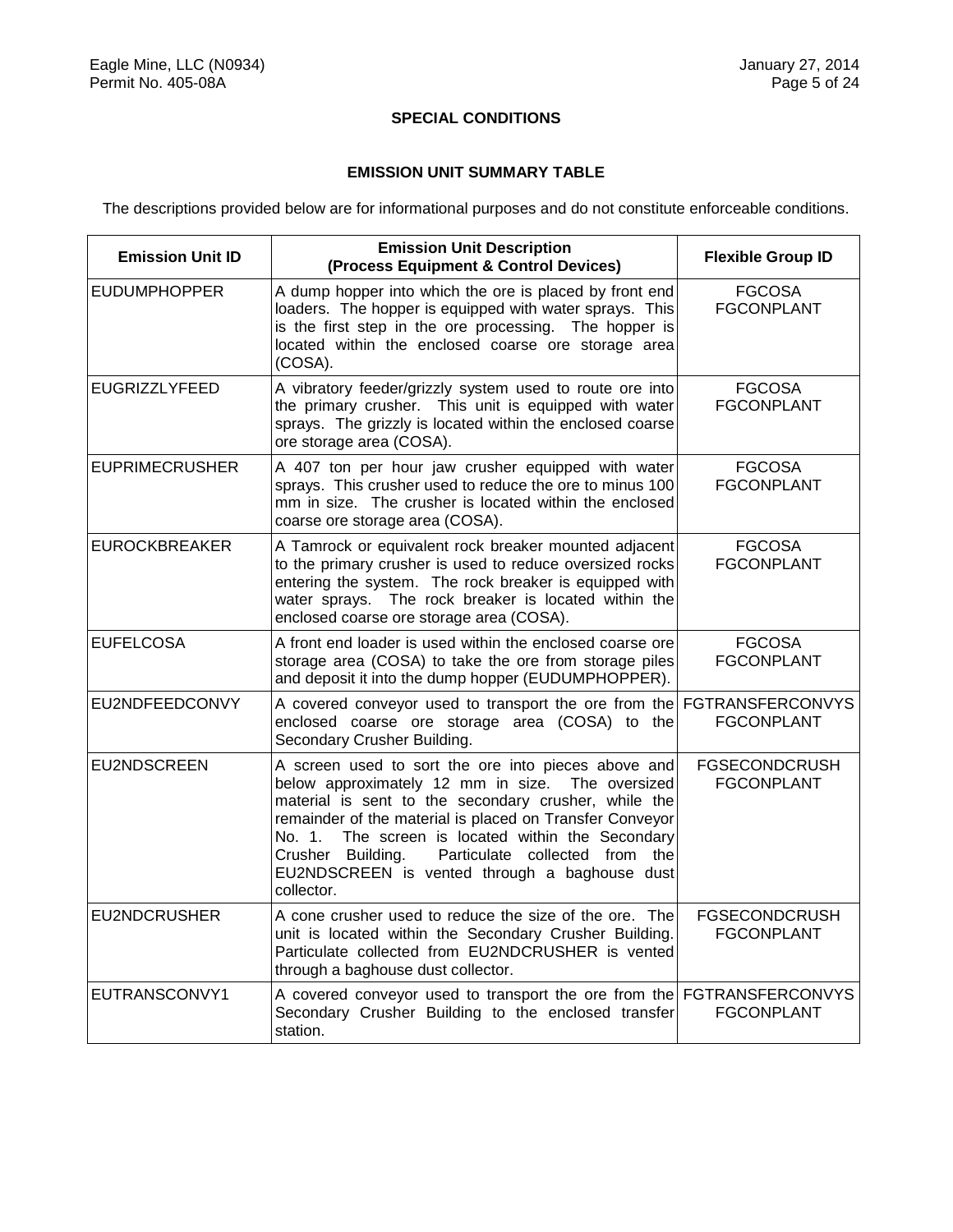| <b>Emission Unit ID</b> | <b>Emission Unit Description</b><br>(Process Equipment & Control Devices)                                                                                                                                                                                                                                                                                                                                     | <b>Flexible Group ID</b>                     |
|-------------------------|---------------------------------------------------------------------------------------------------------------------------------------------------------------------------------------------------------------------------------------------------------------------------------------------------------------------------------------------------------------------------------------------------------------|----------------------------------------------|
| EU3RDSCREEN             | A screen used to sort the ore into pieces above and<br>below approximately 12 mm in size. The oversized<br>material is sent to the tertiary crusher, while the<br>remainder of the material is placed on Transfer Conveyor<br>The screen is located within the Secondary<br>No. 1.<br>Crusher<br>Building.<br>Particulate<br>collected<br>from<br>EU3RDSCREEN is vented through a baghouse dust<br>collector. | <b>FGSECONDCRUSH</b><br><b>FGCONPLANT</b>    |
| <b>EU3RDCRUSHER</b>     | A cone crusher used to reduce the ore to minus<br>approximately 12 mm in size. The unit is located within<br>the Secondary Crusher Building.<br>Particulate collected<br>from EU3RDCRUSHER is vented through a baghouse<br>dust collector.                                                                                                                                                                    | <b>FGSECONDCRUSH</b><br><b>FGCONPLANT</b>    |
| <b>EURECIRCCONVYS</b>   | A covered conveyor used to transport the ore from the<br>secondary and tertiary crushers to the enclosed transfer<br>station and a covered conveyor used to recirculate the<br>ore back to the tertiary crusher screen (EU3RDSCREEN).                                                                                                                                                                         | <b>FGTRANSFERCONVYS</b><br><b>FGCONPLANT</b> |
| EUTRANSCONVY2           | A covered conveyor used to transport the ore from the<br>enclosed transfer station into the Mill Building.                                                                                                                                                                                                                                                                                                    | <b>FGTRANSFERCONVYS</b><br><b>FGCONPLANT</b> |
| <b>EUFINEORESTORAGE</b> | Three 2000 tonne (metric ton) capacity fine ore storage<br>The bins are located within the mill Building.<br>bins.<br>Particulate emissions from the bins and the drop points<br>will be controlled by a baghouse dust collector.                                                                                                                                                                             | <b>FGCONPLANT</b>                            |
| <b>EUCONDROP</b>        | Nickel concentrate will drop onto a short shuttle conveyor<br>that will distribute concentrate evenly across the loadout<br>Copper concentrate will discharge from the filter<br>pile.<br>directly to the loadout pile via chute.                                                                                                                                                                             | <b>FGCONPLANT</b>                            |
| <b>EULOAD</b>           | Rail car loading of copper and nickel bearing concentrate<br>using front end loaders. This activity will take place within<br>the Concentrate Loadout Building.                                                                                                                                                                                                                                               | <b>FGCONPLANT</b>                            |
| <b>EUFELCON</b>         | Front end loader traffic within the Concentrate Loadout<br>Building.                                                                                                                                                                                                                                                                                                                                          | <b>FGCONPLANT</b>                            |
| <b>EUTRANSFERPTS</b>    | Process fugitive emissions, regulated under 40 CFR Part<br>60 Subpart LL, and located within the enclosed coarse<br>ore storage area (COSA), the Secondary Crusher<br>Building, the enclosed transfer station, the Mill Building,<br>and the Concentrate Loadout Building.                                                                                                                                    | <b>FGCONPLANT</b>                            |
| <b>EUROADWAY</b>        | Fugitive emissions are produced by vehicle traffic<br>entering and exiting the facility.                                                                                                                                                                                                                                                                                                                      | <b>FGCONPLANT</b>                            |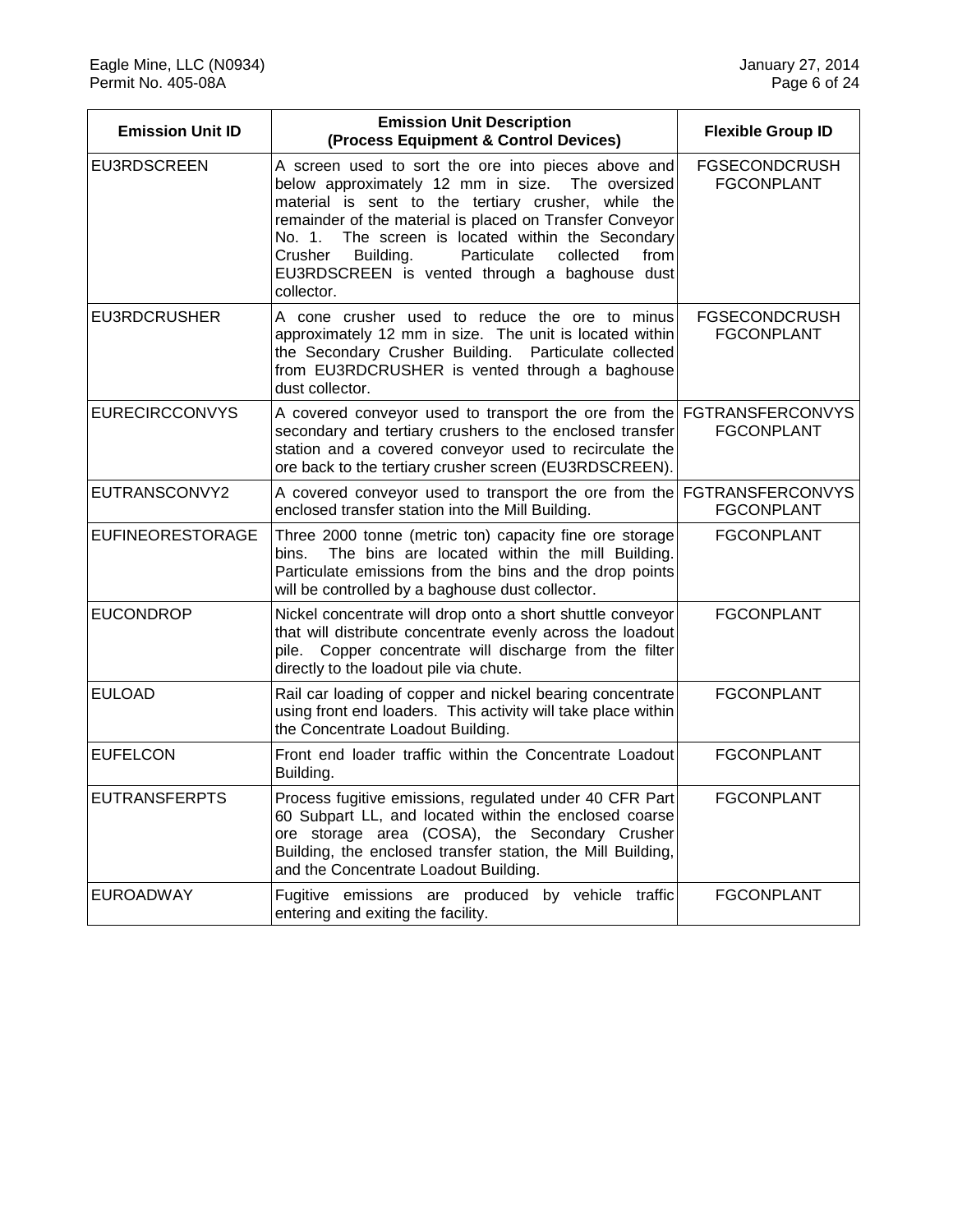#### **The following conditions apply to: EUFINEORESTORAGE**

**DESCRIPTION:** Three 2000 tonne (metric ton) capacity fine ore storage bins. The bins are located within the mill building.

#### **Flexible Group ID:** FGCONPLANT

**POLLUTION CONTROL EQUIPMENT:** Particulate emissions from the bins and the drop points will be controlled by a baghouse dust collector.

#### **I. EMISSION LIMITS**

| <b>Pollutant</b>                               | Limit                      | Time Period /<br>Operating<br><b>Scenario</b> | <b>Equipment</b>        | Testing/<br><b>Monitoring</b><br><b>Method</b> | <b>Underlying</b><br><b>Applicable</b><br><b>Requirements</b> |
|------------------------------------------------|----------------------------|-----------------------------------------------|-------------------------|------------------------------------------------|---------------------------------------------------------------|
| 1. PM                                          | 0.0035 lbs per             | Test Protocol*                                | <b>EUFINEORESTORAGE</b> | General                                        | R 336.1331,                                                   |
|                                                | $1000$ lbs of              |                                               |                         | Condition No. 13                               | 40 CFR Part 60                                                |
|                                                | exhaust gases <sup>A</sup> |                                               |                         |                                                | Subpart LL                                                    |
| 2. PM10                                        | $0.1$ pph                  | Test Protocol*                                | <b>EUFINEORESTORAGE</b> | General                                        | 40 CFR 52.21                                                  |
|                                                |                            |                                               |                         | Condition No. 13                               | Subparts (c) & (d)                                            |
| $^{\mathsf{A}}$ Calculated on a dry gas basis  |                            |                                               |                         |                                                |                                                               |
| * Test protocol shall determine averaging time |                            |                                               |                         |                                                |                                                               |

3. Visible emissions from EUFINEORESTORAGE shall not exceed a six-minute average of 5 percent opacity. **(R 336.1301, R 336.1331, 40 CFR Part 60 Subpart LL)**

#### **II. MATERIAL LIMITS**

NA

#### **III. PROCESS/OPERATIONAL RESTRICTIONS**

1. The permittee shall not operate EUFINEORESTORAGE unless a malfunction abatement plan (MAP) as described in Rule 911(2), for the baghouse dust collector is implemented and maintained. The MAP shall be submitted to the AQD District Supervisor a minimum of 120 days prior to commencement of operation of EUFINEORESTORAGE. The MAP shall, at a minimum, specify the following:

a) A complete preventative maintenance program including identification of the supervisory personnel responsible for overseeing the inspection, maintenance, and repair of air-cleaning devices, a description of the items or conditions that shall be inspected, the frequency of the inspections or repairs, and an identification of the major replacement parts that shall be maintained in inventory for quick replacement.

b) An identification of the source and air-cleaning device operating variables that shall be monitored to detect a malfunction or failure, the normal operating range of these variables, and a description of the method of monitoring or surveillance procedures.

c) A description of the corrective procedures or operational changes that shall be taken in the event of a malfunction or failure to achieve compliance with the applicable emission limits.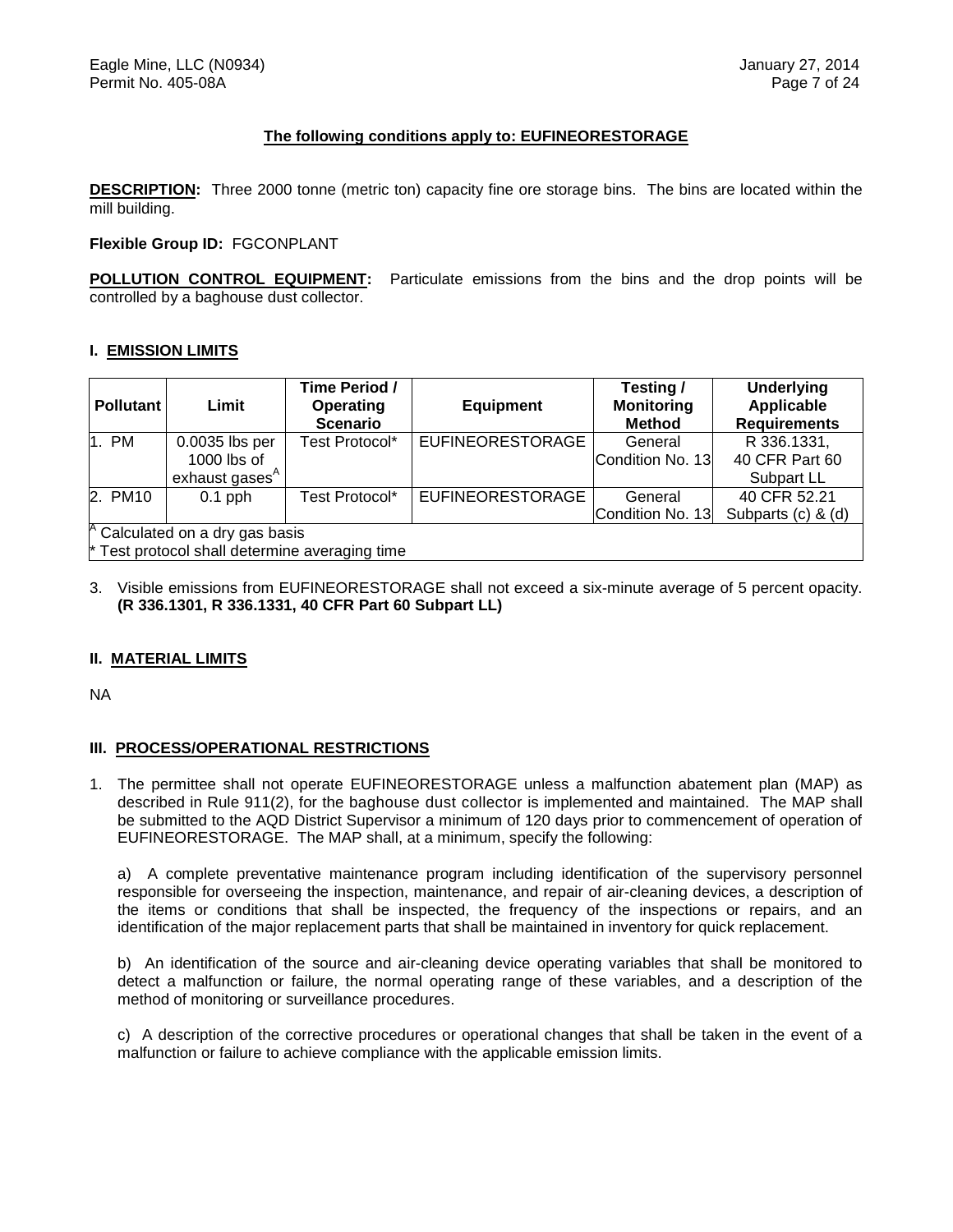If at any time the MAP fails to address or inadequately addresses an event that meets the characteristics of a malfunction, the permittee shall amend the MAP within 45 days after such an event occurs. The permittee shall also amend the MAP within 45 days, if new equipment is installed or upon request from the District Supervisor. The permittee shall submit the MAP and any amendments to the MAP to the AQD District Supervisor for review and approval. If the AQD does not notify the permittee within 90 days of submittal, the MAP or amended MAP shall be considered approved. Until an amended plan is approved, the permittee shall implement corrective procedures or operational changes to achieve compliance with all applicable emission limits. **(R 336.1224, R 336.1225, R 336.1331, R 336.1910, R 336.1911, 40 CFR 52.21(c) & (d), 40 CFR Part 60 Subpart LL)**

#### **IV. DESIGN/EQUIPMENT PARAMETERS**

- 1. The permittee shall not operate any storage bin and/or diverter gate in EUFINEORESTORAGE unless the baghouse dust collector is installed, maintained, and operated in a satisfactory manner. **(R 336.1224, R 336.1225, R 336.1331, R 336.1910, 40 CFR 52.21(c) & (d), 40 CFR Part 60 Subpart LL)**
- 2. Each storage bin, diverter gate, and drop point portion of EUFINEORESTORAGE shall be located within an enclosed building. **(R 336.1224, R 336.1225, 40 CFR 52.21(c) & (d))**
- 3. The permittee shall not operate EUFINEORESTORAGE unless a gauge, which measures the pressure drop across the fabric filter collector and sounds an alarm when the pressure drop is outside the range recommended by the manufacturer, is installed, maintained and operated in a satisfactory manner. **(R 336.1224, R 336.1225, R 336.1301, R 336.1331, R 336.1910, 40 CFR 52.21(c) & (d), 40 CFR Part 60 Subpart LL)**

#### **V. TESTING/SAMPLING**

Records shall be maintained on file for a period of five years. **(R 336.1201(3))**

- 1. Within 60 days after achieving the maximum production rate, but not later than 180 days after commencement of trial operation of EUFINEORESTORAGE, the permittee shall evaluate visible emissions from EUFINEORESTORAGE, as required by federal Standards of Performance for New Stationary Sources, at owner's expense, in accordance with 40 CFR Part 60 Subparts A and LL. Verification of visible emissions includes the submittal of a complete report of opacity observations to the AQD within 45 days following the last date of the evaluation. **(R 336.1301, 40 CFR Part 60 Subparts A & LL)**
- 2. Within 60 days after achieving the maximum production rate, but not later than 180 days after commencement of trial operation of EUFINEORESTORAGE, the permittee shall verify PM emission rates from EUFINEORESTORAGE, as required by federal Standards of Performance for New Stationary Sources, by testing at owner's expense, in accordance with 40 CFR Part 60 Subparts A and LL. Stack testing procedures and the location of stack testing ports shall be in accordance with the applicable federal Reference Methods, 40 CFR Part 60 Appendix A. No less than 60 days prior to testing, the permittee shall submit a complete test plan to the AQD. The AQD must approve the final plan prior to testing. Verification of emission rates includes the submittal of a complete report of the test results to the AQD within 45 days following the last date of the test. **(R 336.1331, 40 CFR Part 60 Subparts A & LL)**

#### **VI. MONITORING/RECORDKEEPING**

Records shall be maintained on file for a period of five years. **(R 336.1201(3))**

1. The permittee shall complete all required calculations in a format acceptable to the AQD District Supervisor and make them available by the 15th day of the calendar month, for the previous calendar month, unless otherwise specified in any monitoring/recordkeeping special condition. **(R 336.1224, R 336.1225, 40 CFR 52.21(c) & (d))**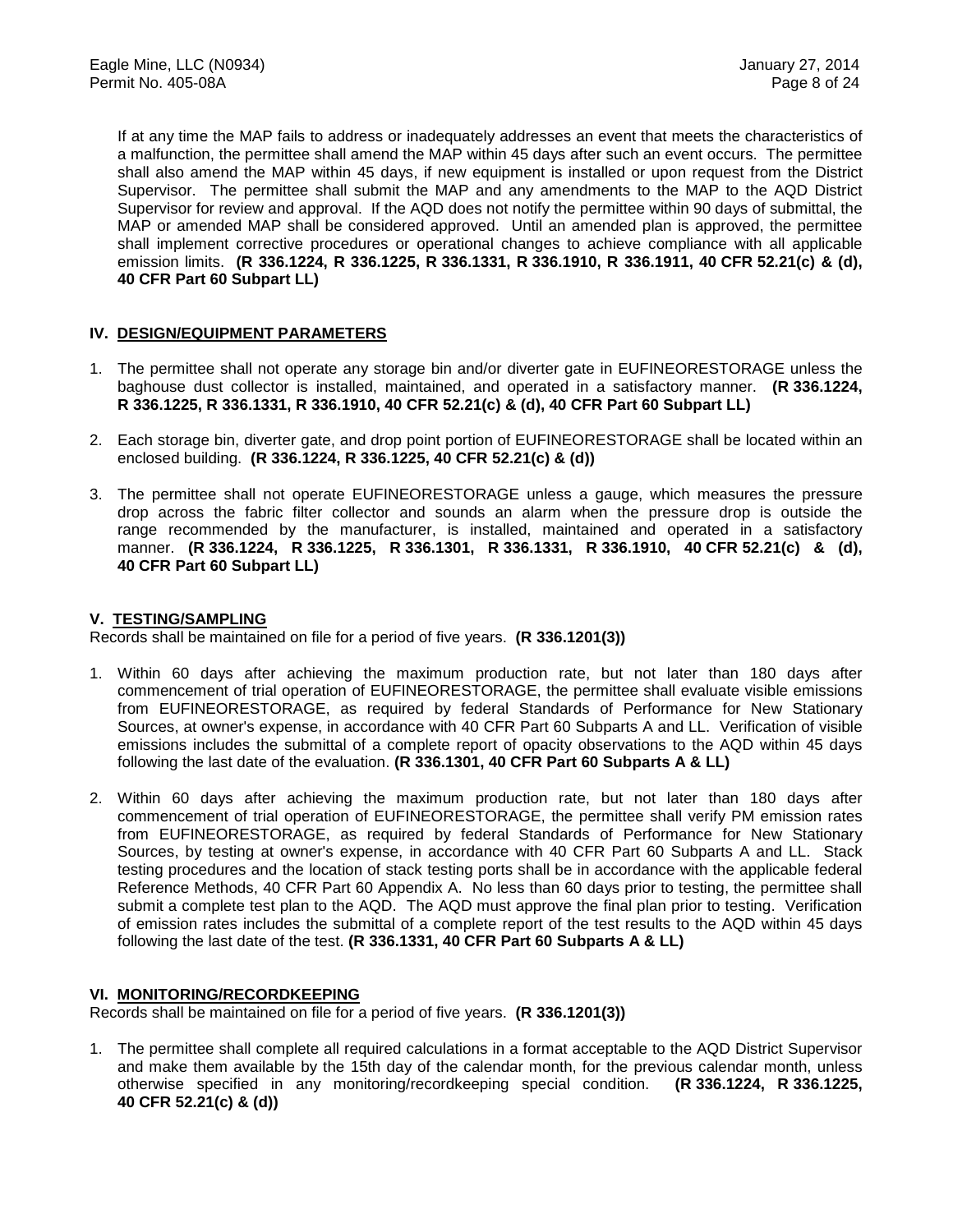- 2. The permittee shall keep the following information on a monthly basis for EUFINEORESTORAGE :
	- a) PM10 emission calculations determining the monthly emission rate in tons per calendar month.
	- b) PM10 emission calculations determining the annual emission rate in tons per 12-month rolling time period as determined at the end of each calendar month.

The permittee shall keep the records on file, in a format acceptable to the AQD District Supervisor, and make them available to the Department upon request. **(R 336.1224, R 336.1225, 40 CFR 52.21(c) & (d))**

#### **VII. REPORTING**

1. The permittee shall provide written notification of construction and operation to comply with the federal Standards of Performance for New Stationary Sources, 40 CFR 60.7. The permittee shall submit this notification to the AQD District Supervisor within the time frames specified in 40 CFR 60.7. **(40 CFR 60.7)**

#### **VIII. STACK/VENT RESTRICTIONS**

The exhaust gases from the stacks listed in the table below shall be discharged unobstructed vertically upwards to the ambient air unless otherwise noted:

| <b>Stack &amp; Vent ID</b>  | <b>Maximum Exhaust</b><br>Diameter/Dimensions<br>(inches) | <b>Minimum Height</b><br><b>Above Ground</b><br>(feet) | <b>Underlying Applicable</b><br><b>Requirements</b> |
|-----------------------------|-----------------------------------------------------------|--------------------------------------------------------|-----------------------------------------------------|
| 1. SVFINEORESTORAGE<br>14.0 |                                                           | 125.0                                                  | R 336.1225.<br>40 CFR 52.21(c) & (d)                |

#### **IX. OTHER REQUIREMENTS**

1. The permittee shall comply with all provisions of the federal Standards of Performance for New Stationary Sources as specified in 40 CFR Part 60 Subparts A and LL, as they apply to EUFINEORESTORAGE. **(40 CFR Part 60 Subparts A & LL)**

#### **Footnotes:**

<sup>1</sup>This condition is state only enforceable and was established pursuant to Rule 201(1)(b).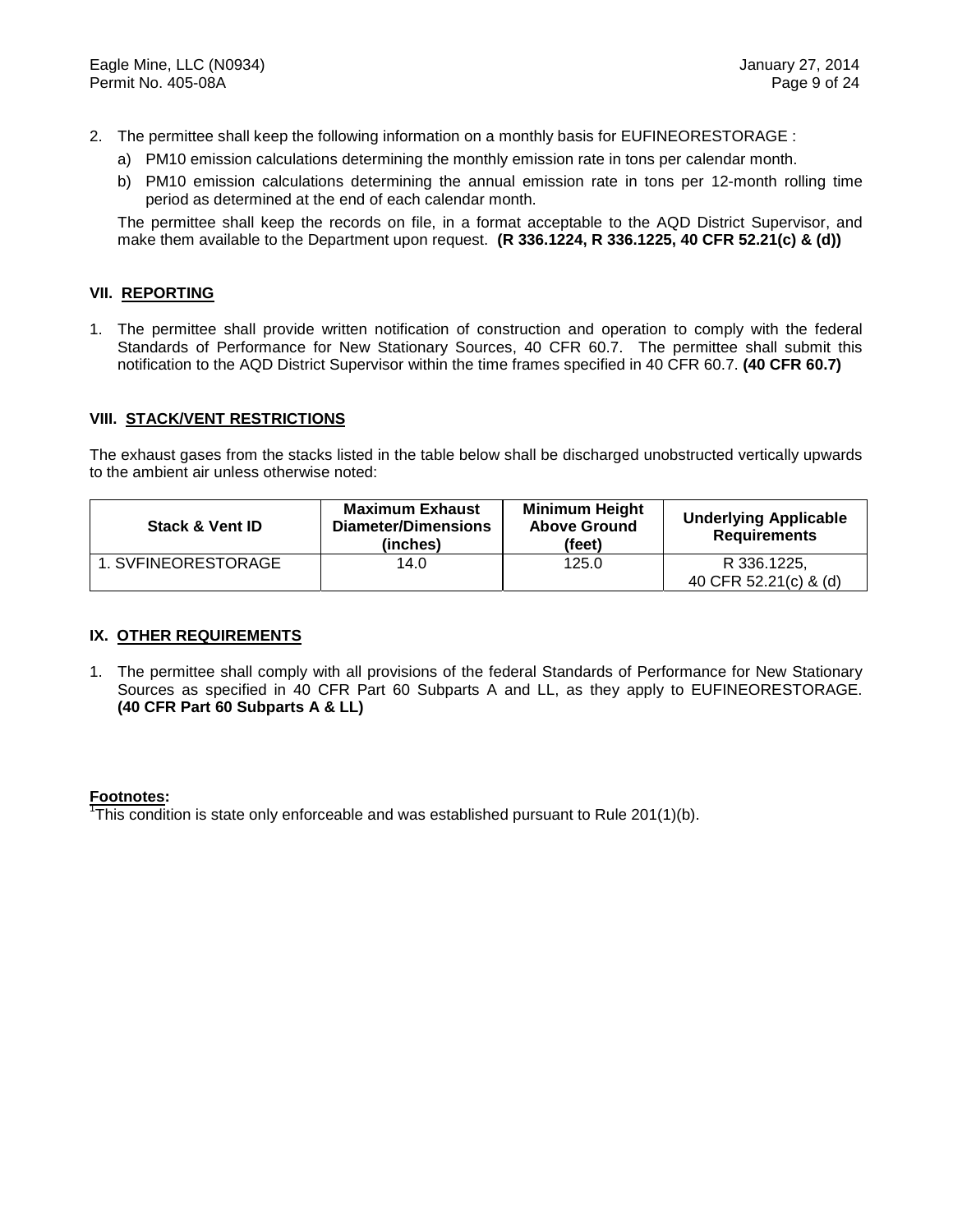#### **The following conditions apply to: EULOAD**

**DESCRIPTION:** Rail car loading of copper and nickel bearing concentrate using front end loaders. This activity will take place within the Concentrate Loadout Building.

**Flexible Group ID:** FGCONPLANT

#### **POLLUTION CONTROL EQUIPMENT:** NA

#### **I. EMISSION LIMITS**

1. Visible emissions from EULOAD shall not exceed a six-minute average of 10 percent opacity. **(R 336.1301, R 336.1303, 40 CFR 52.21 (c) & (d), 40 CFR Part 60 Subpart LL)**

#### **II. MATERIAL LIMITS**

NA

#### **III. PROCESS/OPERATIONAL RESTRICTIONS**

NA

#### **IV. DESIGN/EQUIPMENT PARAMETERS**

1. All copper and nickel bearing concentrate loading via front end loaders shall take place within an enclosed building. **(R 336.1224, R 336.1225, 40 CFR 52.21(c) & (d))**

#### **V. TESTING/SAMPLING**

Records shall be maintained on file for a period of five years. **(R 336.1201(3))**

1. Within 60 days after achieving the maximum production rate, but not later than 180 days after commencement of trial operation of EULOAD, the permittee shall evaluate visible emissions from EULOAD, as required by federal Standards of Performance for New Stationary Sources, at owner's expense, in accordance with 40 CFR Part 60 Subparts A and LL. Verification of visible emissions includes the submittal of a complete report of opacity observations to the AQD within 45 days following the last date of the evaluation. **(R 336.1301, 40 CFR Part 60 Subparts A & LL)**

#### **VI. MONITORING/RECORDKEEPING**

Records shall be maintained on file for a period of five years. **(R 336.1201(3))**

NA

#### **VII. REPORTING**

1. The permittee shall provide written notification of construction and operation to comply with the federal Standards of Performance for New Stationary Sources, 40 CFR 60.7. The permittee shall submit this notification to the AQD District Supervisor within the time frames specified in 40 CFR 60.7. **(40 CFR 60.7)**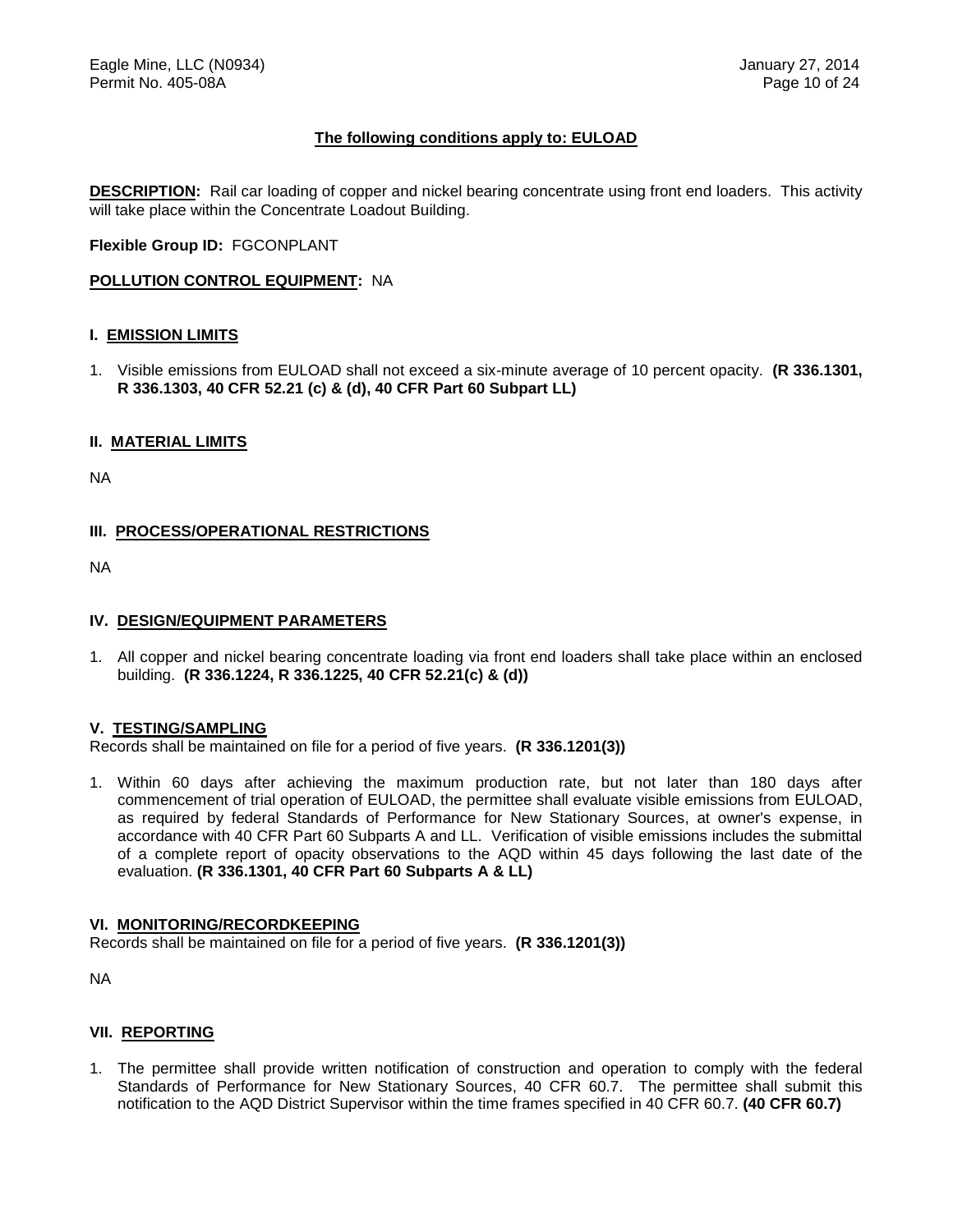#### **VIII. STACK/VENT RESTRICTIONS**

1. The exhaust gases from EULOAD shall not be captured and discharged through a dedicated stack to the ambient air at any time. **(R 336.1224, R 336.1225, 40 CFR 52.21(c) & (d))**

#### **IX. OTHER REQUIREMENTS**

1. The permittee shall comply with all provisions of the federal Standards of Performance for New Stationary Sources as specified in 40 CFR Part 60 Subparts A and LL, as they apply to EULOAD. **(40 CFR Part 60 Subparts A & LL)**

#### **Footnotes:**

<sup>1</sup>This condition is state only enforceable and was established pursuant to Rule 201(1)(b).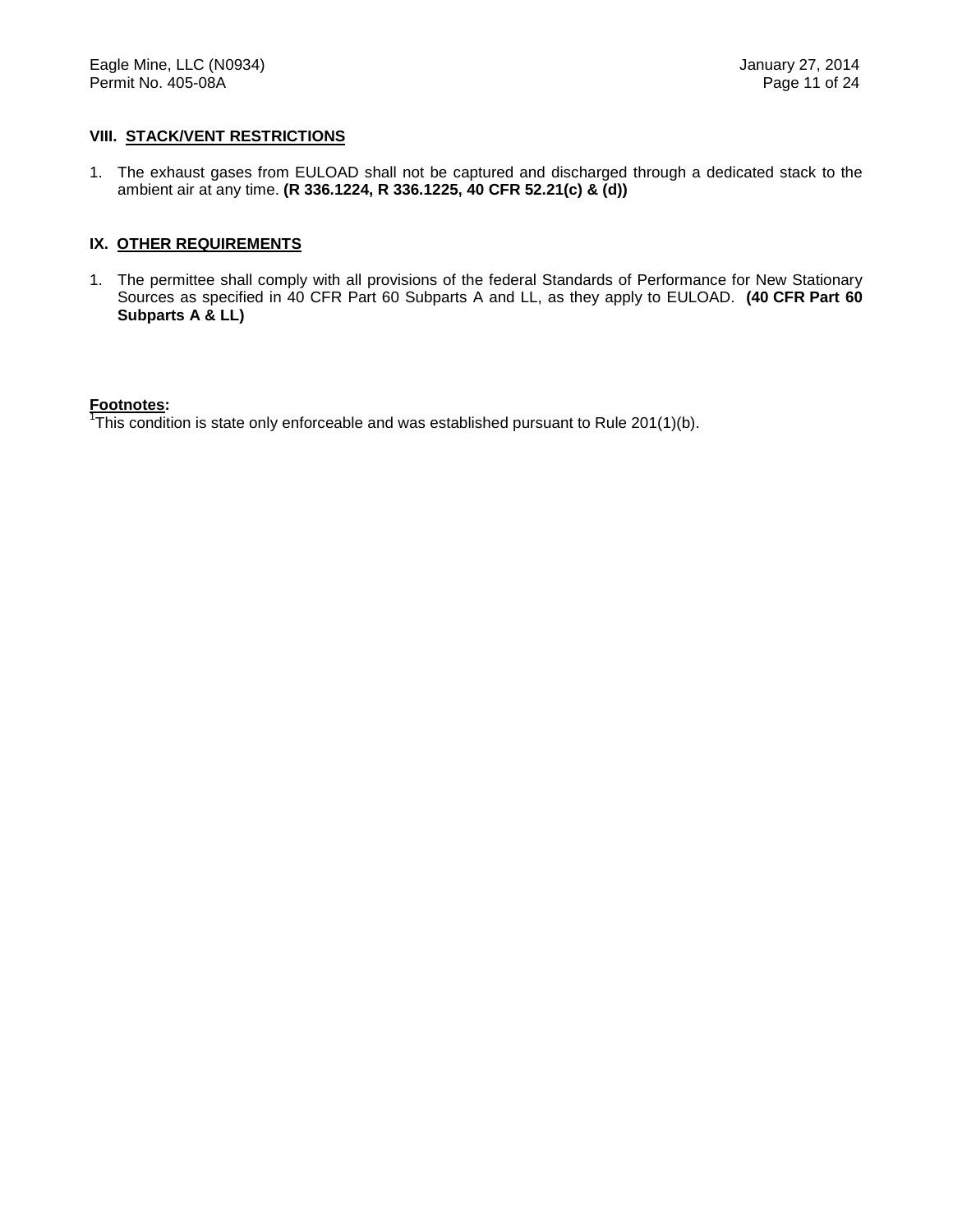### **FLEXIBLE GROUP SUMMARY TABLE**

The descriptions provided below are for informational purposes and do not constitute enforceable conditions.

|                         | <b>Flexible Group ID</b><br><b>Flexible Group Description</b> |                          |
|-------------------------|---------------------------------------------------------------|--------------------------|
|                         |                                                               | <b>Emission Unit IDs</b> |
| <b>FGCOSA</b>           | All receiving and crushing activities located within          | <b>EUDUMPHOPPER</b>      |
|                         | the enclosed coarse ore storage area (COSA).                  | <b>EUGRIZZLYFEED</b>     |
|                         | Particulate emissions from these activities are               | <b>EUPRIMECRUSHER</b>    |
|                         | controlled by water sprays.                                   | <b>EUROCKBREAKER</b>     |
|                         |                                                               | <b>EUFELCOSA</b>         |
| <b>FGTRANSFERCONVYS</b> | Covered conveyors used to transport ore, copper               | EU2NDFEEDCONVY           |
|                         | bearing<br>concentrate,<br>and<br>nickel<br>bearing           | EUTRANSCONVY1            |
|                         | concentrate between the various buildings at the              | <b>EURECIRCCONVYS</b>    |
|                         | facility.                                                     | EUTRANSCONVY2            |
| <b>FGSECONDCRUSH</b>    | All crushing and screening activities located within          | <b>EU2NDSCREEN</b>       |
|                         | the Secondary Crusher Building.<br>Particulate                | <b>EU2NDCRUSHER</b>      |
|                         | emissions from these activities are controlled by a           | <b>EU3RDSCREEN</b>       |
|                         | baghouse dust collector.                                      | <b>EU3RDCRUSHER</b>      |
| <b>FGCONPLANT</b>       | All permitted process equipment and activities                | <b>EUDUMPHOPPER</b>      |
|                         | associated with the copper and nickel ore                     | <b>EUGRIZZLYFEED</b>     |
|                         | concentration facility.                                       | <b>EUPRIMECRUSHER</b>    |
|                         |                                                               | <b>EUROCKBREAKER</b>     |
|                         |                                                               | <b>EUFELCOSA</b>         |
|                         |                                                               | EU2NDFEEDCONVY           |
|                         |                                                               | EU2NDSCREEN              |
|                         |                                                               | <b>EU2NDCRUSHER</b>      |
|                         |                                                               | EUTRANSCONVY1            |
|                         |                                                               | <b>EURECIRCCONVYS</b>    |
|                         |                                                               | <b>EU3RDSCREEN</b>       |
|                         |                                                               | <b>EU3RDCRUSHER</b>      |
|                         |                                                               | EUTRANSCONVY2            |
|                         |                                                               | <b>EUFINEORESTORAGE</b>  |
|                         |                                                               | <b>EUCONDROP</b>         |
|                         |                                                               | <b>EULOAD</b>            |
|                         |                                                               | <b>EUFELCON</b>          |
|                         |                                                               | <b>EUTRANSFERPTS</b>     |
|                         |                                                               | EUROADWAY                |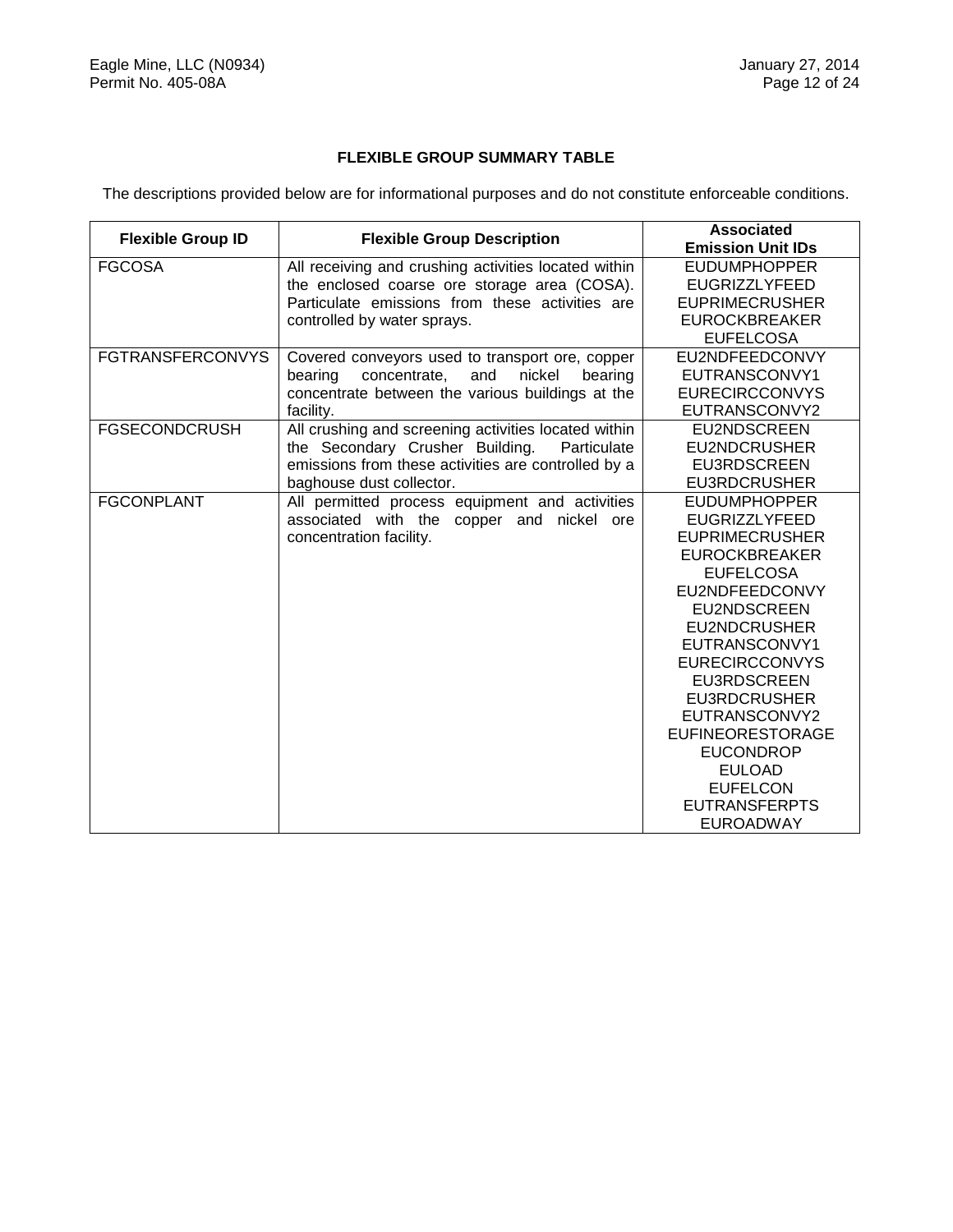#### **The following conditions apply to: FGCOSA**

**DESCRIPTION:** All receiving and crushing activities located within the enclosed coarse ore storage area (COSA).

**Emission Units:** EUDUMPHOPPER, EUGRIZZLYFEED, EUPRIMECRUSHER, EUROCKBREAKER, EUFELCOSA

**POLLUTION CONTROL EQUIPMENT:** Particulate emissions from these activities are controlled by water sprays.

#### **I. EMISSION LIMITS**

- 1. Visible emissions from EUDUMPHOPPER shall not exceed a six-minute average of 10 percent opacity. **(R 336.1301, R 336.1303, 40 CFR Part 60 Subpart LL)**
- 2. Visible emissions from EUGRIZZLYFEED shall not exceed a six-minute average of 10 percent opacity. **(R 336.1301, R 336.1303, 40 CFR Part 60 Subpart LL)**
- 3. Visible emissions from EUPRIMECRUSHER shall not exceed a six-minute average of 10 percent opacity. **(R 336.1301, R 336.1303, 40 CFR Part 60 Subpart LL)**
- 4. Visible emissions from EUROCKBREAKER shall not exceed a six-minute average of 10 percent opacity. **(R 336.1301, R 336.1303, 40 CFR Part 60 Subpart LL)**

#### **II. MATERIAL LIMITS**

1. The permittee shall not process more than 407 tons of ore through EUDUMPHOPPER per hour. **(R 336.1224, R 336.1225, 40 CFR 52.21(c) & (d))**

#### **III. PROCESS/OPERATIONAL RESTRICTIONS**

NA

#### **IV. DESIGN/EQUIPMENT PARAMETERS**

- 1. The permittee shall not operate EUDUMPHOPPER unless the water sprays are installed, maintained, and operated in a satisfactory manner. **(R336.1224, R 336.1910, 40 CFR 52.21(c) & (d), 40 CFR Part 60 Subpart LL)**
- 2. The permittee shall not operate EUGRIZZLYFEED unless the water sprays are installed, maintained, and operated in a satisfactory manner. **(R 336.1224, R 336.1910, 40 CFR 52.21(c) & (d), 40 CFR Part 60 Subpart LL)**
- 3. The permittee shall not operate EUPRIMECRUSHER unless the water sprays are installed, maintained, and operated in a satisfactory manner. **(R 336.1224, R 336.1910, 40 CFR 52.21(c) & (d), 40 CFR Part 60 Subpart LL)**
- 4. The permittee shall not operate EUROCKBREAKER unless the water sprays are installed, maintained, and operated in a satisfactory manner. **(R 336.1224, R 336.1910, 40 CFR 52.21(c) & (d), 40 CFR Part 60 Subpart LL)**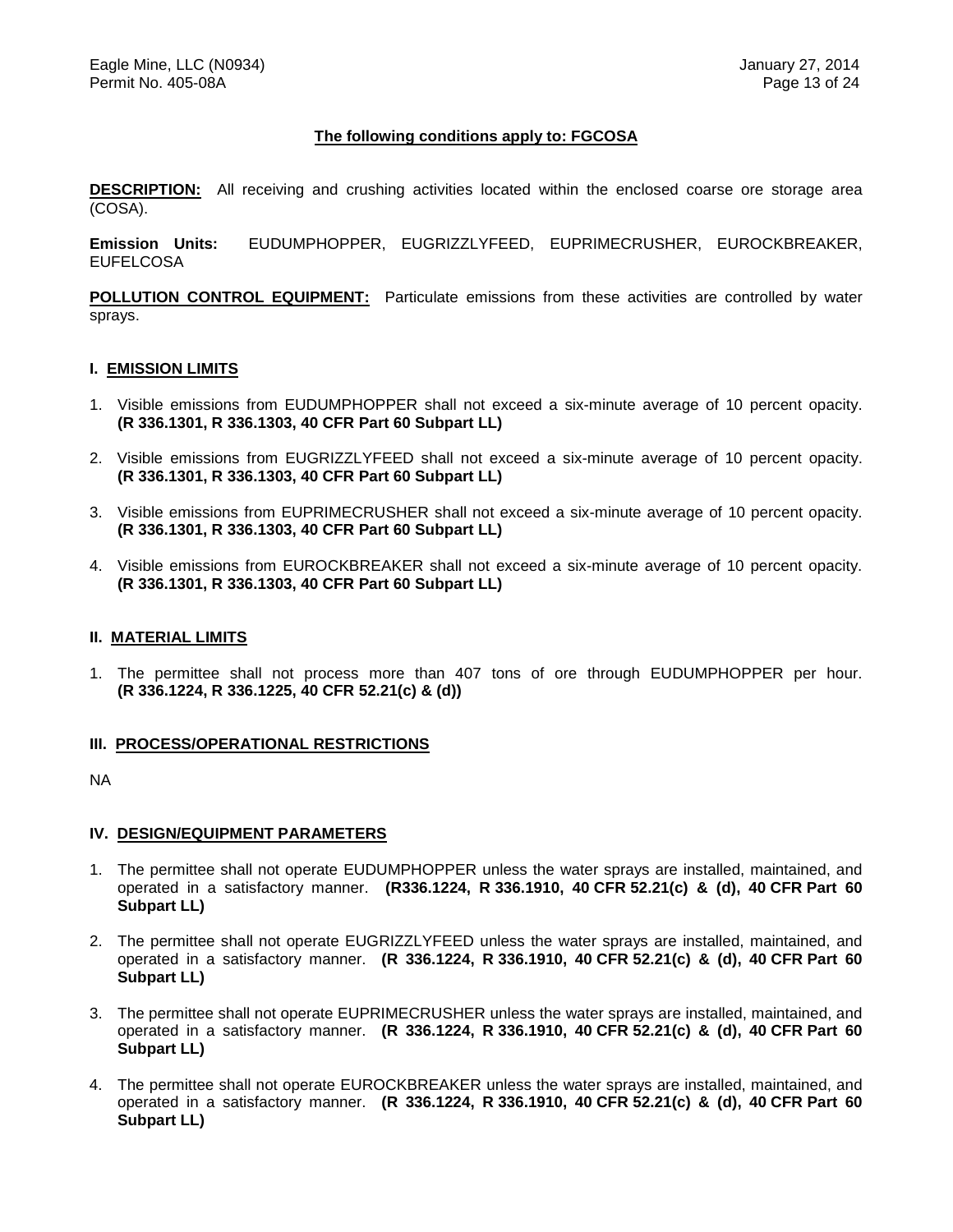5. The permittee shall maintain water sprays within the enclosed coarse ore storage area, including in the enclosed truck unloading area, as needed to ensure compliance with the opacity requirements of 40 CFR Part 60 Subpart LL. **(R 336.1224, R 336.1910, 40 CFR 52.21(c) & (d), 40 CFR Part 60 Subpart LL)**

#### **V. TESTING/SAMPLING**

Records shall be maintained on file for a period of five years. **(R 336.1201(3))**

1. Within 60 days after achieving the maximum production rate, but not later than 180 days after commencement of trial operation of FGCOSA, the permittee shall evaluate visible emissions from EUDUMPHOPPER, EUGRIZZLYFEED, EUPRIMECRUSHER, EUROCKBREAKER, as required by federal Standards of Performance for New Stationary Sources, at owner's expense, in accordance with 40 CFR Part 60 Subparts A and LL. Verification of visible emissions includes the submittal of a complete report of opacity observations to the AQD within 45 days following the last date of the evaluation. **(R 336.1301, 40 CFR Part 60 Subparts A & LL)**

#### **VI. MONITORING/RECORDKEEPING**

Records shall be maintained on file for a period of five years. **(R 336.1201(3))**

- 1. The permittee shall complete all required calculations in a format acceptable to the AQD District Supervisor and make them available by the 15th day of the calendar month, for the previous calendar month, unless otherwise specified in any monitoring/recordkeeping special condition. **(R 336.1224, R 336.1225, 40 CFR 52.21(c) & (d))**
- 2. The permittee shall monitor and record, in a method acceptable to the AQD District Supervisor, the ore feed rate to EUDUMPHOPPER on an hourly and 12-month rolling time period basis, as determined at the end of each calendar month. The permittee shall keep the records on file, in a format acceptable to the AQD District Supervisor, and make them available to the Department upon request. **(R 336.1224, R 336.1225, 40 CFR 52.21(c) & (d))**

#### **VII. REPORTING**

1. The permittee shall provide written notification of construction and operation to comply with the federal Standards of Performance for New Stationary Sources, 40 CFR 60.7. The permittee shall submit this notification to the AQD District Supervisor within the time frames specified in 40 CFR 60.7. **(40 CFR 60.7)**

#### **VIII. STACK/VENT RESTRICTIONS**

1. The exhaust gases from any portion of FGCOSA shall not be captured and discharged through a dedicated stack to the ambient air at any time. **(R 336.1224, R 336.1225, 40 CFR 52.21(c) & (d))**

#### **IX. OTHER REQUIREMENTS**

1. The permittee shall comply with all provisions of the federal Standards of Performance for New Stationary Sources as specified in 40 CFR Part 60 Subparts A and LL, as they apply to FGCOSA. **(40 CFR Part 60 Subparts A & LL)**

#### **Footnotes:**

<sup>1</sup>This condition is state only enforceable and was established pursuant to Rule 201(1)(b).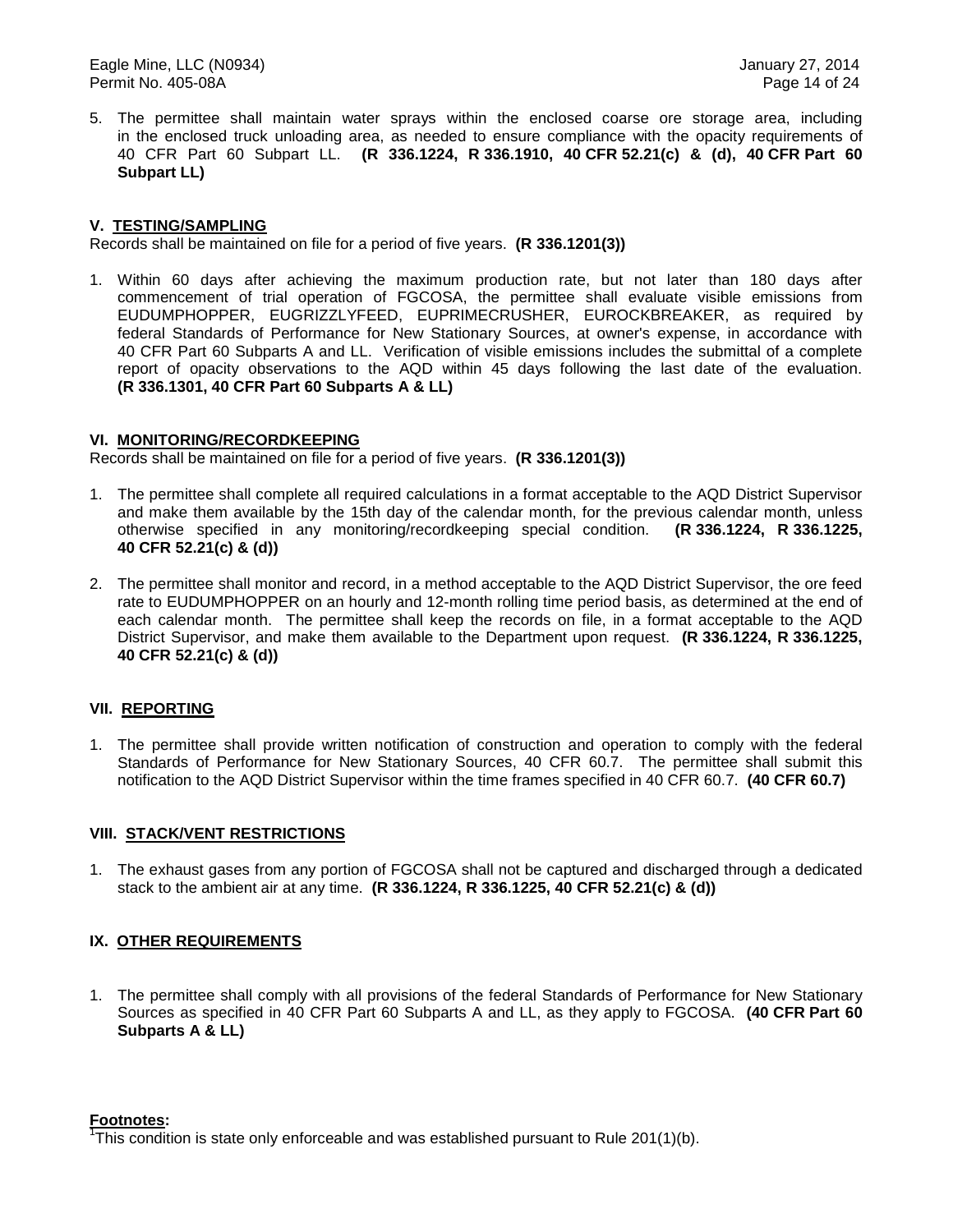#### **The following conditions apply to: FGSECONDCRUSH**

**DESCRIPTION:** All crushing and screening activities located within the Secondary Crusher Building.

**Emission Units:** EU2NDSCREEN, EU2NDCRUSHER, EU3RDSCREEN, EU3RDCRUSHER

**POLLUTION CONTROL EQUIPMENT:** Particulate emissions from these activities are controlled by a baghouse dust collector.

#### **I. EMISSION LIMITS**

| <b>Pollutant</b> | Limit                                                                                          | Time Period/<br>Operating<br><b>Scenario</b> | <b>Equipment</b>     | Testing /<br><b>Monitoring</b><br><b>Method</b> | <b>Underlying</b><br>Applicable<br><b>Requirements</b> |
|------------------|------------------------------------------------------------------------------------------------|----------------------------------------------|----------------------|-------------------------------------------------|--------------------------------------------------------|
| 1. PM            | 0.009 lbs per<br>$1000$ lbs of<br>exhaust gases <sup>A</sup>                                   | Test Protocol*                               | <b>FGSECONDCRUSH</b> | SC V. 2.                                        | R 336.1331,<br>40 CFR Part 60<br>Subpart LL            |
| 2. PM10          | $0.5$ pph                                                                                      | Test Protocol*                               | <b>FGSECONDCRUSH</b> | SC V. 2.                                        | 40 CFR 52.21<br>Subparts (c) & (d)                     |
|                  | <sup>A</sup> Calculated on a dry gas basis<br>$*$ Test protocol shall determine averaging time |                                              |                      |                                                 |                                                        |

3. Visible emissions from FGSECONDCRUSH shall not exceed a six-minute average of 5 percent opacity. **(R 336.1301, R 336.1303, R 336.1331, 40 CFR Part 60 Subpart LL)**

#### **II. MATERIAL LIMITS**

NA

#### **III. PROCESS/OPERATIONAL RESTRICTIONS**

1. The permittee shall not operate any portion of FGSECONDCRUSH unless a malfunction abatement plan (MAP) as described in Rule 911(2), for the baghouse dust collector is implemented and maintained. The MAP shall be submitted to the AQD District Supervisor a minimum of 120 days prior to commencement of operation of FGSECONDCRUSH. The MAP shall, at a minimum, specify the following:

a) A complete preventative maintenance program including identification of the supervisory personnel responsible for overseeing the inspection, maintenance, and repair of air-cleaning devices, a description of the items or conditions that shall be inspected, the frequency of the inspections or repairs, and an identification of the major replacement parts that shall be maintained in inventory for quick replacement.

b) An identification of the source and air-cleaning device operating variables that shall be monitored to detect a malfunction or failure, the normal operating range of these variables, and a description of the method of monitoring or surveillance procedures.

c) A description of the corrective procedures or operational changes that shall be taken in the event of a malfunction or failure to achieve compliance with the applicable emission limits.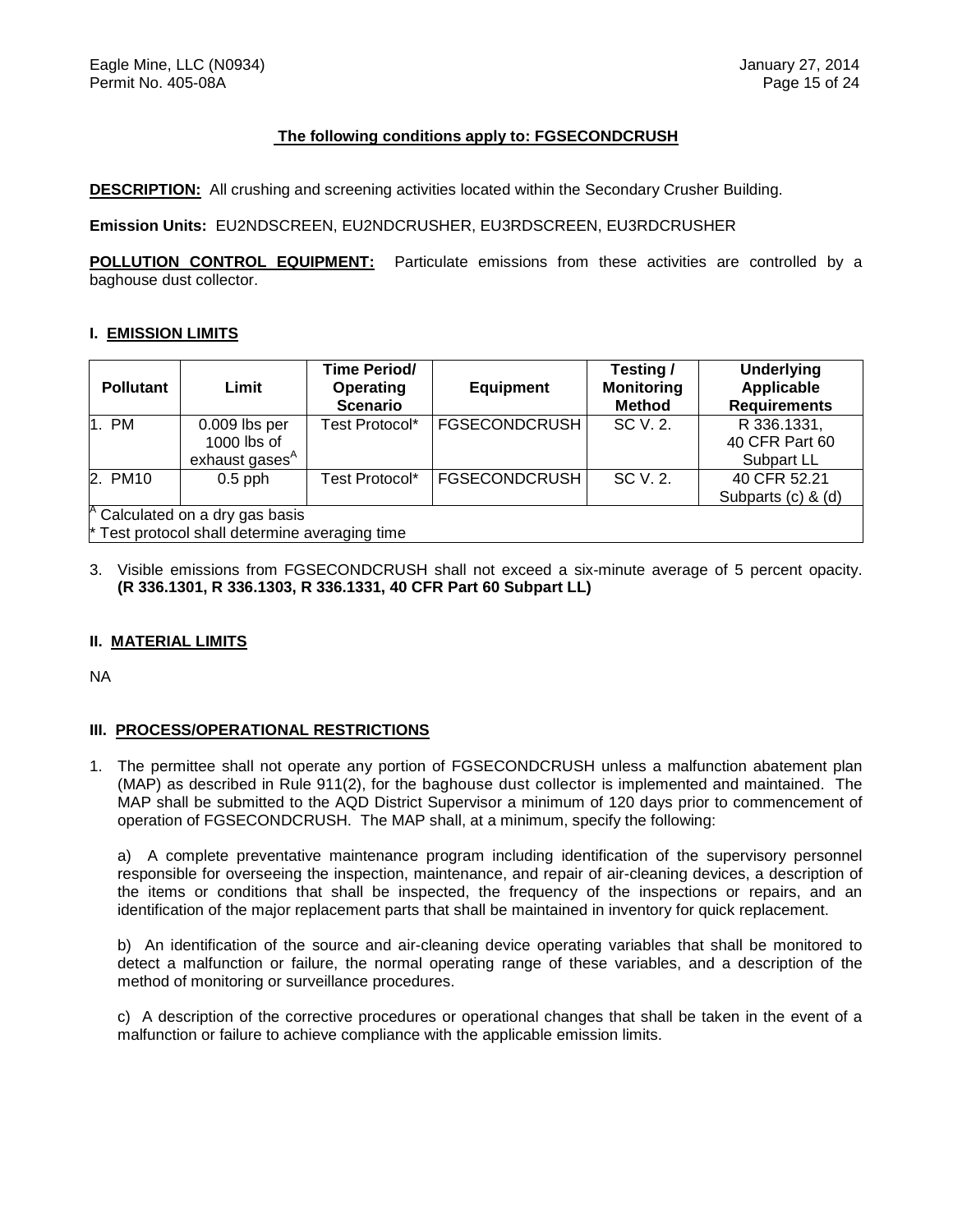If at any time the MAP fails to address or inadequately addresses an event that meets the characteristics of a malfunction, the permittee shall amend the MAP within 45 days after such an event occurs. The permittee shall also amend the MAP within 45 days, if new equipment is installed or upon request from the District Supervisor. The permittee shall submit the MAP and any amendments to the MAP to the AQD District Supervisor for review and approval. If the AQD does not notify the permittee within 90 days of submittal, the MAP or amended MAP shall be considered approved. Until an amended plan is approved, the permittee shall implement corrective procedures or operational changes to achieve compliance with all applicable emission limits. **(R 336.1224, R 336.1225, R 336.1331, R 336.1910, R 336.1911, 40 CFR 52.21(c) & (d), 40 CFR Part 60 Subpart LL)**

#### **IV. DESIGN/EQUIPMENT PARAMETERS**

- 1. The permittee shall not operate any screen and/or crusher portion of FGSECONDCRUSH unless the baghouse dust collector is installed, maintained, and operated in a satisfactory manner. **(R 336.1224, R 336.1225, R 336.1331, R 336.1910, 40 CFR 52.21(c) & (d), 40 CFR Part 60 Subpart LL)**
- 2. Each screen and crusher portion of FGSECONDCRUSH shall be located within an enclosed building. **(R 336.1224, R 336.1225, 40 CFR 52.21(c) & (d))**
- 3. The permittee shall not operate FGSECONDCRUSH unless a gauge, which measures the pressure drop across the fabric filter collector and sounds an alarm when the pressure drop is outside the range recommended by the manufacturer, is installed, maintained and operated in a satisfactory manner. **(R 336.1224, R 336.1225, R 336.1301, R 336.1331, R 336.1910, 40 CFR 52.21(c) & (d), 40 CFR Part 60 Subpart LL)**

### **V. TESTING/SAMPLING**

Records shall be maintained on file for a period of five years. **(R 336.1201(3))**

- 1. Within 60 days after achieving the maximum production rate, but not later than 180 days after commencement of trial operation of FGSECONDCRUSH, the permittee shall evaluate visible emissions from FGSECONDCRUSH, as required by federal Standards of Performance for New Stationary Sources, at owner's expense, in accordance with 40 CFR Part 60 Subparts A and LL. Verification of visible emissions includes the submittal of a complete report of opacity observations to the AQD within 45 days following the last date of the evaluation. **(R 336.1301, 40 CFR Part 60 Subparts A & LL)**
- 2. Within 60 days after achieving the maximum production rate, but not later than 180 days after commencement of trial operation of FGSECONDCRUSH, the permittee shall verify PM emission rates from FGSECONDCRUSH, as required by federal Standards of Performance for New Stationary Sources, by testing at owner's expense, in accordance with 40 CFR Part 60 Subparts A and LL. Stack testing procedures and the location of stack testing ports shall be in accordance with the applicable federal Reference Methods, 40 CFR Part 60 Appendix A. No less than 60 days prior to testing, the permittee shall submit a complete test plan to the AQD. The AQD must approve the final plan prior to testing. Verification of emission rates includes the submittal of a complete report of the test results to the AQD within 45 days following the last date of the test. **(R 336.1331, 40 CFR Part 60 Subpart LL)**

#### **VI. MONITORING/RECORDKEEPING**

Records shall be maintained on file for a period of five years. **(R 336.1201(3))**

1. The permittee shall complete all required calculations in a format acceptable to the AQD District Supervisor and make them available by the 15th day of the calendar month, for the previous calendar month, unless otherwise specified in any monitoring/recordkeeping special condition. **(R 336.1224, R 336.1225, 40 CFR 52.21(c) & (d))**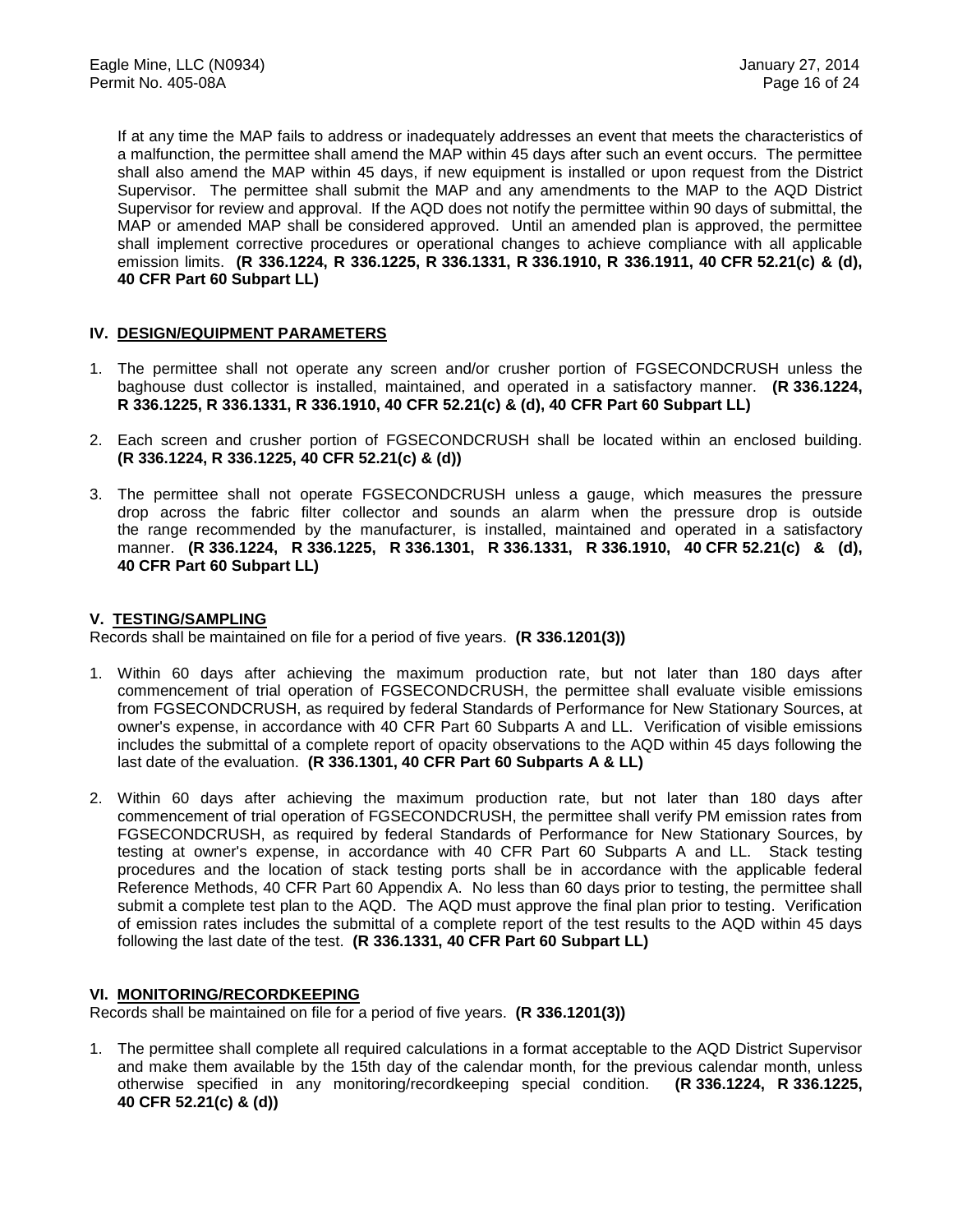- 2. The permittee shall keep the following information on a monthly basis for FGSECONDCRUSH:
	- a) PM10 emission calculations determining the monthly emission rate in tons per calendar month.
	- b) PM10 emission calculations determining the annual emission rate in tons per 12-month rolling time period as determined at the end of each calendar month.

The permittee shall keep the records on file, in a format acceptable to the AQD District Supervisor, and make them available to the Department upon request. **(R 336.1224, R 336.1225, 40 CFR 52.21(c) & (d))**

#### **VII. REPORTING**

1. The permittee shall provide written notification of construction and operation to comply with the federal Standards of Performance for New Stationary Sources, 40 CFR 60.7. The permittee shall submit this notification to the AQD District Supervisor within the time frames specified in 40 CFR 60.7. **(40 CFR 60.7)**

#### **VIII. STACK/VENT RESTRICTIONS**

The exhaust gases from the stacks listed in the table below shall be discharged unobstructed vertically upwards to the ambient air unless otherwise noted:

| <b>Stack &amp; Vent ID</b> | <b>Maximum Exhaust</b><br>Diameter/Dimensions<br>(inches) | <b>Minimum Height</b><br><b>Above Ground</b><br>(feet) | <b>Underlying Applicable</b><br><b>Requirements</b> |
|----------------------------|-----------------------------------------------------------|--------------------------------------------------------|-----------------------------------------------------|
| 1. SV2NDCRUSHER            | 30.0                                                      | 65.5                                                   | R 336.1225, 40 CFR 52.21(c) & (d)                   |

#### **IX. OTHER REQUIREMENTS**

1. The permittee shall comply with all provisions of the federal Standards of Performance for New Stationary Sources as specified in 40 CFR Part 60 Subparts A and LL, as they apply to FGSECONDCRUSH. **(40 CFR Part 60 Subparts A & LL)**

#### **Footnotes:**

<sup>1</sup>This condition is state only enforceable and was established pursuant to Rule 201(1)(b).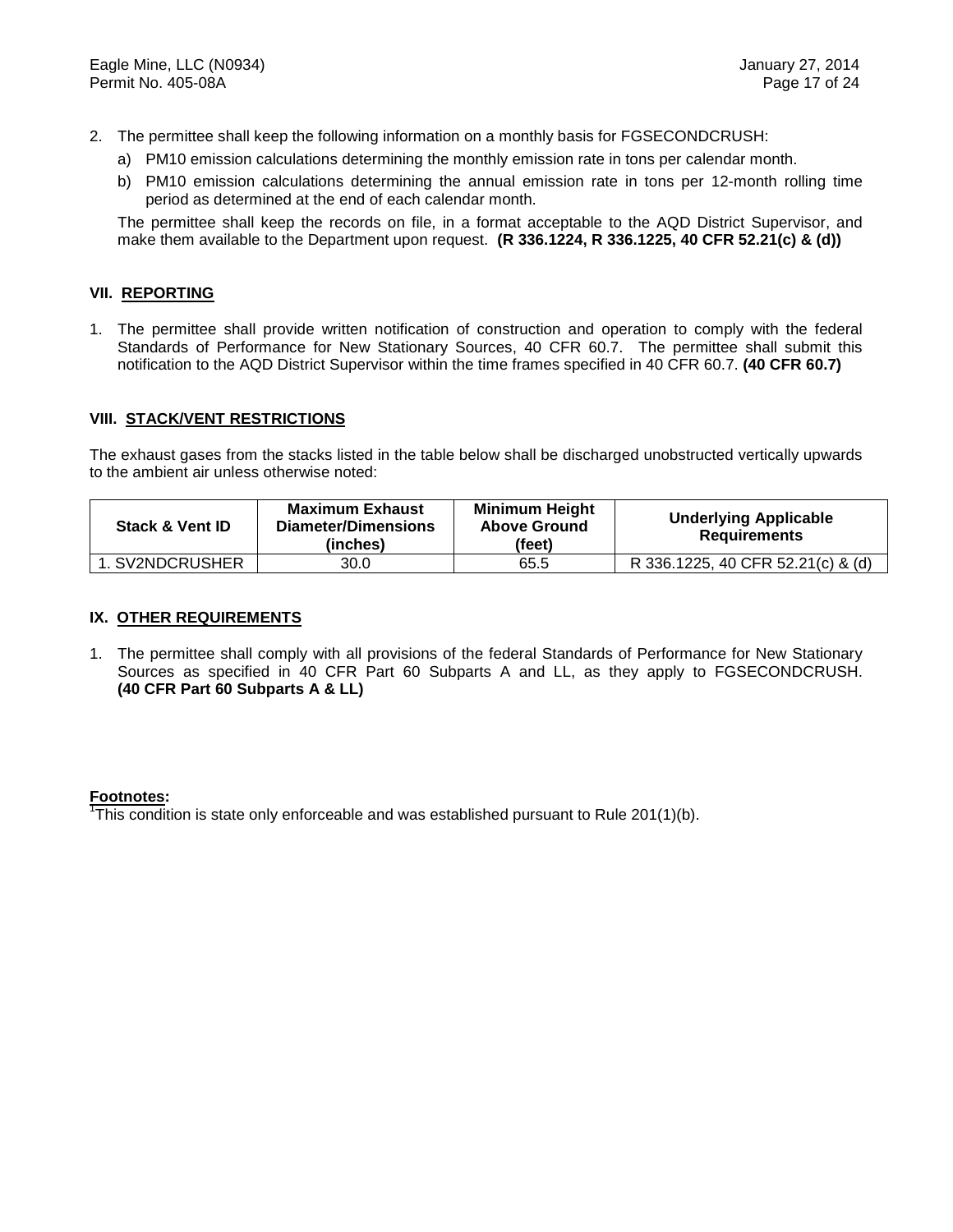#### **The following conditions apply Source-Wide to: FGCONPLANT**

**DESCRIPTION:** All permitted process equipment and activities associated with the copper and nickel ore concentration facility.

**Emission Units:** EUDUMPHOPPER, EUGRIZZLYFEED, EUPRIMECRUSHER, EUROCKBREAKER, EUFELCOSA, EU2NDFEEDCONVY, EU2NDSCREEN, EU2NDCRUSHER, EUTRANSCONVY1, EU3RDSCREEN, EU3RDCRUSHER, EURECIRCCONVYS, EUTRANSCONVY2, EUFINEORESTORAGE, EUCONDROP, EULOAD, EUFELCON, EUTRANSFERPTS, EUROADWAY

**POLLUTION CONTROL EQUIPMENT:** Two baghouse dust collectors, water sprays, and conveyor covers

#### **I. EMISSION LIMITS**

- 1. Visible emissions from all wheel loaders and all truck traffic shall not exceed five (5) percent opacity. Compliance shall be demonstrated using Test Method 9D as defined in Section 324.5525(j) of Part 55, Air Pollution Control, of the Natural Resources and Environmental Protection Act, 1994 PA 451, as amended (Act 451). **(R 336.1301, 40 CFR 52.21(c) & (d))**
- 2. Process fugitive emissions from each crusher, screen, conveyor belt transfer point, storage bin, enclosed storage area, and truck unloading station in FGCONPLANT shall not exceed a six-minute average of 10 percent opacity. **(R 336.1301, R 336.1303, 40 CFR 52.21 (c) & (d), 40 CFR Part 60 Subpart LL)**

#### **II. MATERIAL LIMITS**

NA

#### **III. PROCESS/OPERATIONAL RESTRICTIONS**

- 1. The permittee shall not maintain any outside storage piles of any material at the facility. **(R 336.1224, R 336.1225, 40 CFR 52.21(c) & (d))**
- 2. The permittee shall not operate any portion of FGCONPLANT unless the program for continuous fugitive emissions control for all plant roadways, the plant yard, and all material handling operations specified in Appendix A, or an alternate plan approved by the AQD District Supervisor, has been implemented and is maintained. **(R 336.1224, R 336.1225, 40 CFR 52.21(c) & (d))**
- 3. The permittee shall not exceed a  $\frac{1}{2}$  maximum equivalent of 17,140 50-ton ore trucks entering the facility for each 12-month rolling time period. **(R 336.1224, R 336.1225, 40 CFR 52.21(c) & (d))**
- 4. The permittee shall cover all product haul trucks travelling on site, in accordance with the fugitive dust control plan, to reduce fugitive dust emissions. **(R 336.1224, R 336.1225, R 336.1301, 40 CFR 52.21 (c) & (d))**

#### **IV. DESIGN/EQUIPMENT PARAMETERS**

1. The permittee shall pave the plant roadways routinely travelled by product haul trucks. Routinely travelled roadways include the facility access road (beginning at the facility gate), the road to the COSA, and the road returning from the COSA to the facility gate. This condition does not require paving of roadways that will not routinely be travelled by product haul trucks, such as the road to the office/maintenance building and mill building. **(R 336.1224, R 336.1225, R 336.1301, 40 CFR 52.21(c) & (d))**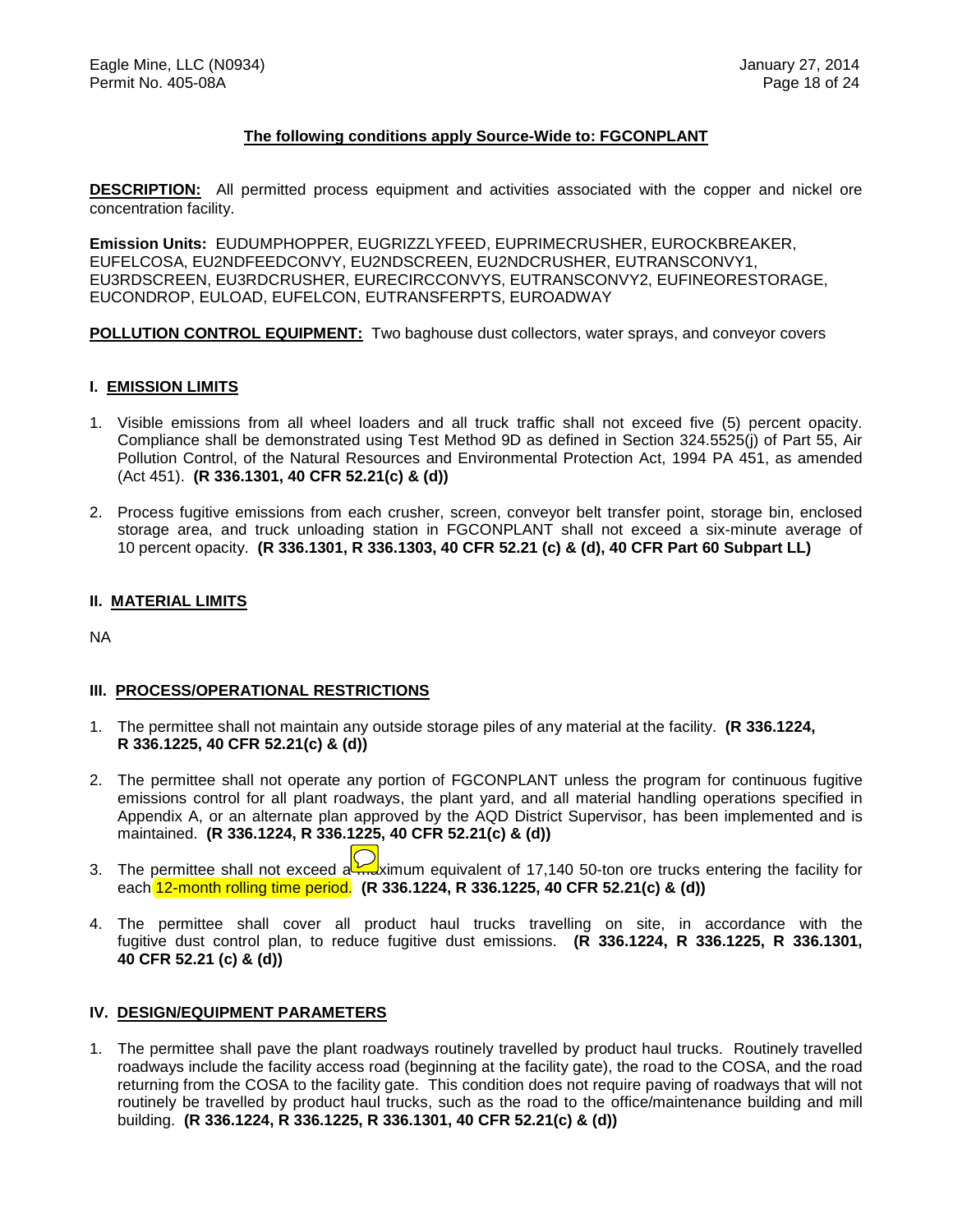- 2. All material handling operations in FGCONPLANT shall be located within an enclosed building. **(R 336.1910, 40 CFR 52.21(c) & (d))**
- 3. The permittee shall not load material onto EUTRANSCONVY2 unless the transfer station dust collectors are installed, maintained, and operated in a satisfactory manner. **(R 336.1910, 40 CFR 52.21(c) & (d), 40 CFR Part 60 Subpart LL)**
- 4. The permittee shall equip and maintain any portion of any conveyor that is not located inside an enclosed building with a cover. **(R 336.1910, 40 CFR 52.21(c) & (d))**

#### **V. TESTING/SAMPLING**

Records shall be maintained on file for a period of five years. **(R 336.1201(3))**

1. Within 60 days after achieving the maximum production rate, but not later than 180 days after commencement of trial operation of FGCONPLANT, the permittee shall evaluate visible emissions from each crusher, screen, conveyor belt transfer point, storage bin, enclosed storage area, and truck unloading station in FGCONPLANT, as required by federal Standards of Performance for New Stationary Sources, at owner's expense, in accordance with 40 CFR Part 60 Subparts A and LL. Verification of visible emissions includes the submittal of a complete report of opacity observations to the AQD within 45 days following the last date of the evaluation. **(R 336.1301, 40 CFR Part 60 Subparts A & LL)**

#### **VI. MONITORING/RECORDKEEPING**

Records shall be maintained on file for a period of five years. **(R 336.1201(3))**

- 1. The permittee shall complete all required calculations in a format acceptable to the AQD District Supervisor and make them available by the 15th day of the calendar month, for the previous calendar month, unless otherwise specified in any monitoring/recordkeeping special condition. **(R 336.1224, R 336.1225, 40 CFR 52.21(c) & (d))**
- 2. The permittee shall keep a daily record of the type, size (weight) and number of ore transport trucks entering the facility. Each month, in a manner acceptable to the AQD District Supervisor, the permittee shall calculate an equivalent number of 50-ton ore transport trucks entering the facility based on that month's daily records. The permittee shall keep all records and calculations on file and make them available to the Department upon request. **(R 336.1224, R 336.1225, 40 CFR 52.21(c) & (d))**

#### **VII. REPORTING**

1. The permittee shall provide written notification of construction and operation to comply with the federal Standards of Performance for New Stationary Sources, 40 CFR 60.7. The permittee shall submit this notification to the AQD District Supervisor within the time frames specified in 40 CFR 60.7. **(40 CFR 60.7)**

#### **VIII. STACK/VENT RESTRICTIONS**

NA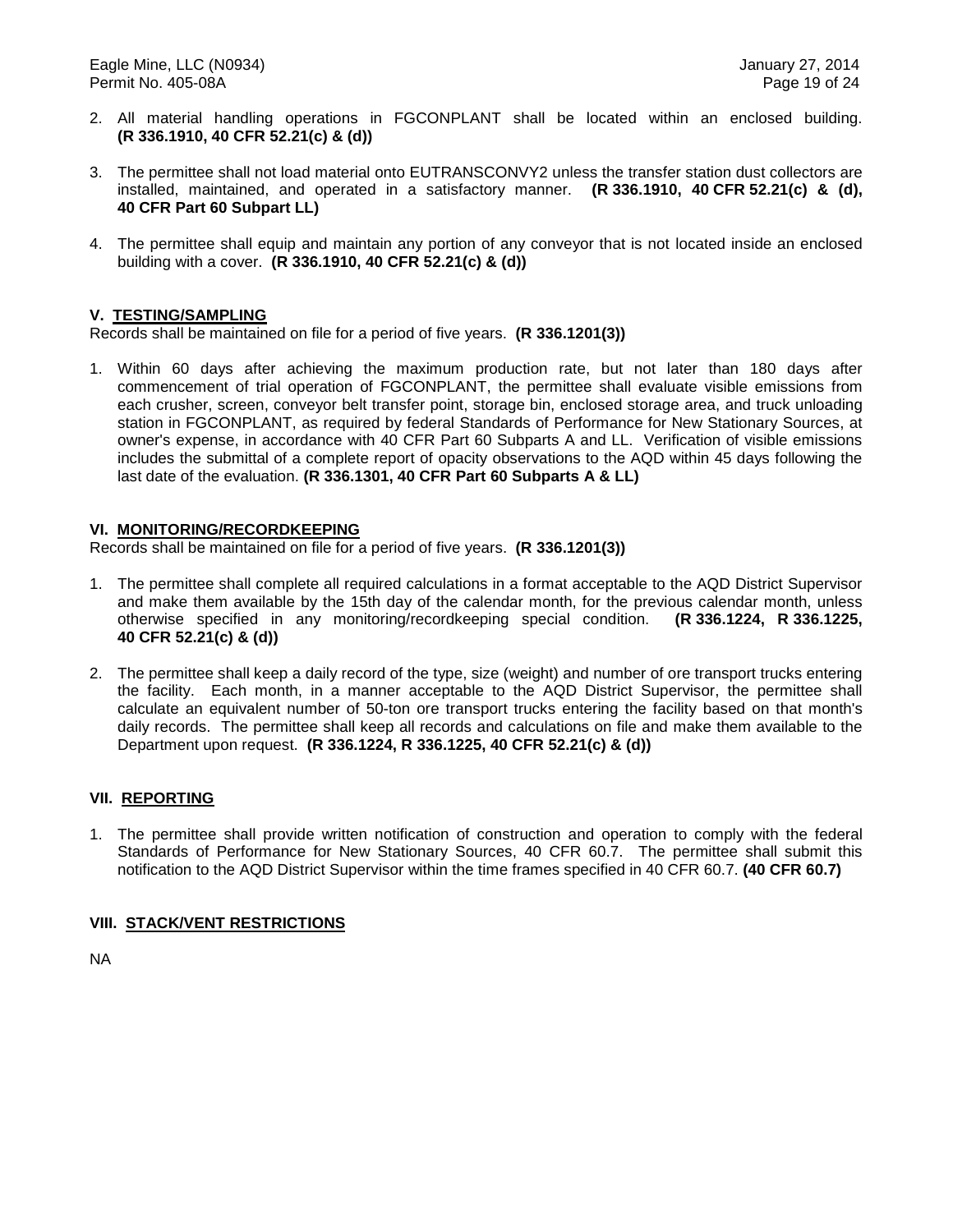#### **IX. OTHER REQUIREMENTS**

1. The permittee shall comply with all provisions of the federal Standards of Performance for New Stationary Sources as specified in 40 CFR Part 60 Subparts A and LL, as they apply to FGCONPLANT. **(40 CFR Part 60 Subparts A & LL)**

**Footnotes:** 1 This condition is state only enforceable and was established pursuant to Rule 201(1)(b).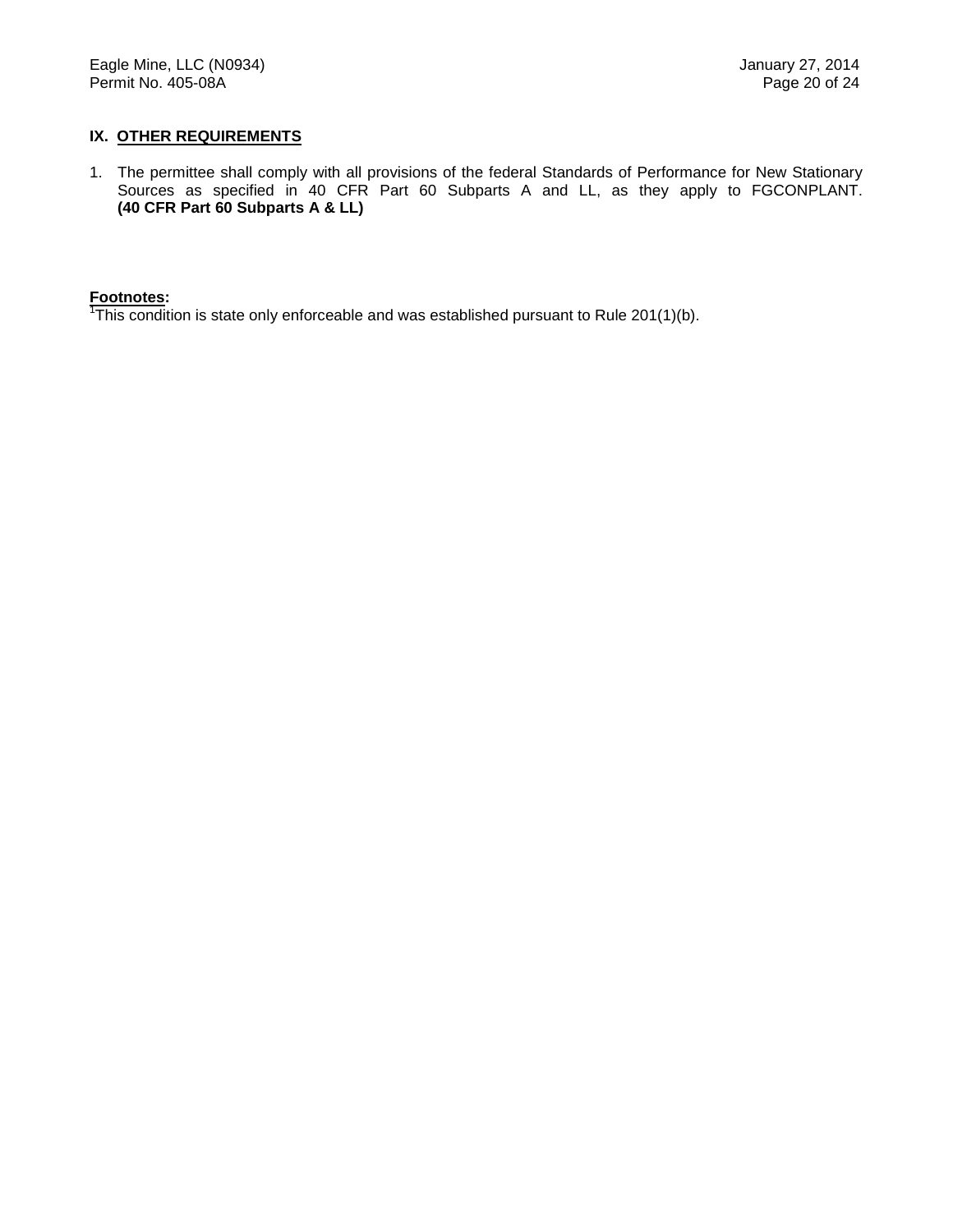**APPENDIX A**

# Humboldt Mill Nuisance Minimization Plan Fugitive Dust Control Plan

Kennecott Eagle Minerals Company Prepared for

> Consulting Services, LLC Updated by

> > September 2013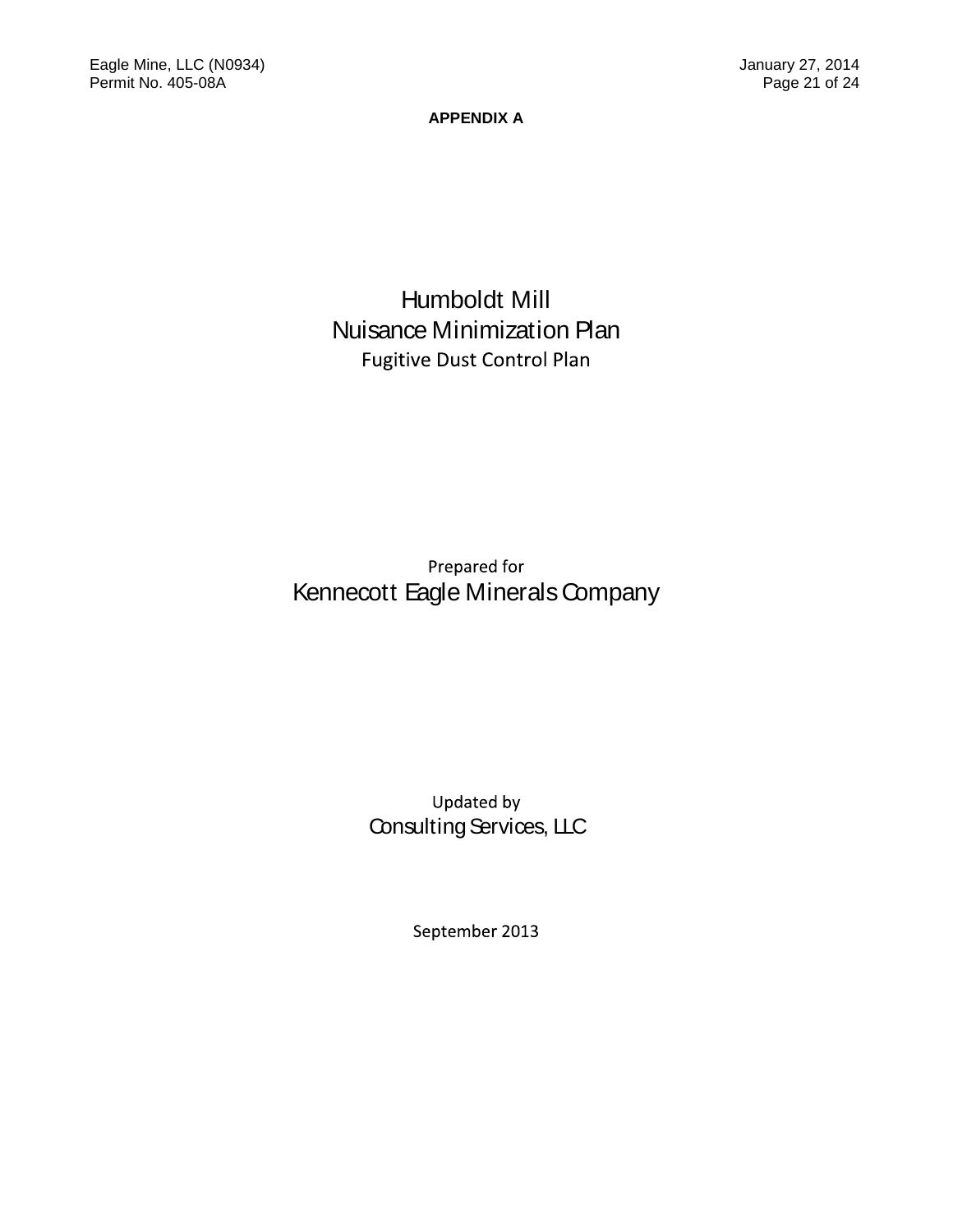#### **Introduction**

Pursuant to the conditions of Permit to Install 405-08A, a Fugitive Dust Control Plan is required for the Humboldt Mill. The major requirements for dust control are the following:

- ♦ A written Fugitive Dust Control Program;
- ♦ Maintenance of records consistent with activities to be implemented under the program; and
- ♦ Identification of control technologies and methods that will be implemented as part of the program.

This Fugitive Dust Control Plan describes best management practices and controls to minimize fugitive dust from the facility.

Potential sources of fugitive dust include:

- ♦ Haul truck traffic;
- ♦ Ore storage and handling; and
- ♦ Concentrate storage, handling, and load-out.

#### **Haul Truck Activities**

The mill access road entering the facility from County Road (CR) 601 will be used for haul trucks delivering ore. The haul truck route is paved.

On site staff will continually monitor roadways. Corrective measures will be taken if visible emissions from roadways are observed. Paved areas will be swept or flushed as needed. The goal is to prevent visible dust emissions from roadways and insure opacity is 5% or less. Attached is the Roadway Dust Suppression Form.

#### *Unloading Operations*

Trailers on haul trucks will be covered to reduce fugitive dust during transport. The ore is expected to have a silt content of less than 1%. Haul trucks will enter the Coarse Ore Storage Area (COSA) through a roll-up door on the south side of the building and stop at the unloading area. The trailer covers will automatically lift out of the way for dumping and ore will be side discharged. Once the ore has been unloaded, the trailers will be covered and trucks will exit through another roll-up door. It is anticipated that the coarse ore will normally be moist and unloading will generate very little dust. Water sprays will be available to control fugitive dust in the unloading area as needed. The enclosed building is expected to provide 95%+ control of fugitive dust from the unloading of ore in the COSA.

#### **Ore Storage and Handling**

After unloading, a front end loader will move the ore to a stockpile within the COSA or place it directly into the dump hopper. As needed, the concrete floor in the COSA will be swept or flushed with water to reduce fugitive emissions from operation of the loader.

Visible emissions from the COSA will comply with the permitted opacity limit of 10%.

#### **Concentrate Storage, Handling, and Load-Out**

Concentrate handling and loading will be performed in the enclosed concentrate load-out building. The enclosed building is expected to provide a 95%+ reduction in emissions of fugitive dust. The concentrate will be moist (approximately 8% moisture) and will not be a dusty material.

Rail car loading will take place within the enclosed building. Roll-up doors will be opened only to allow rail cars to enter or exit. Prior to a loaded rail car exiting the building, the wheels and body will be checked for material clinging to the exterior. If present, loose material will be brushed off.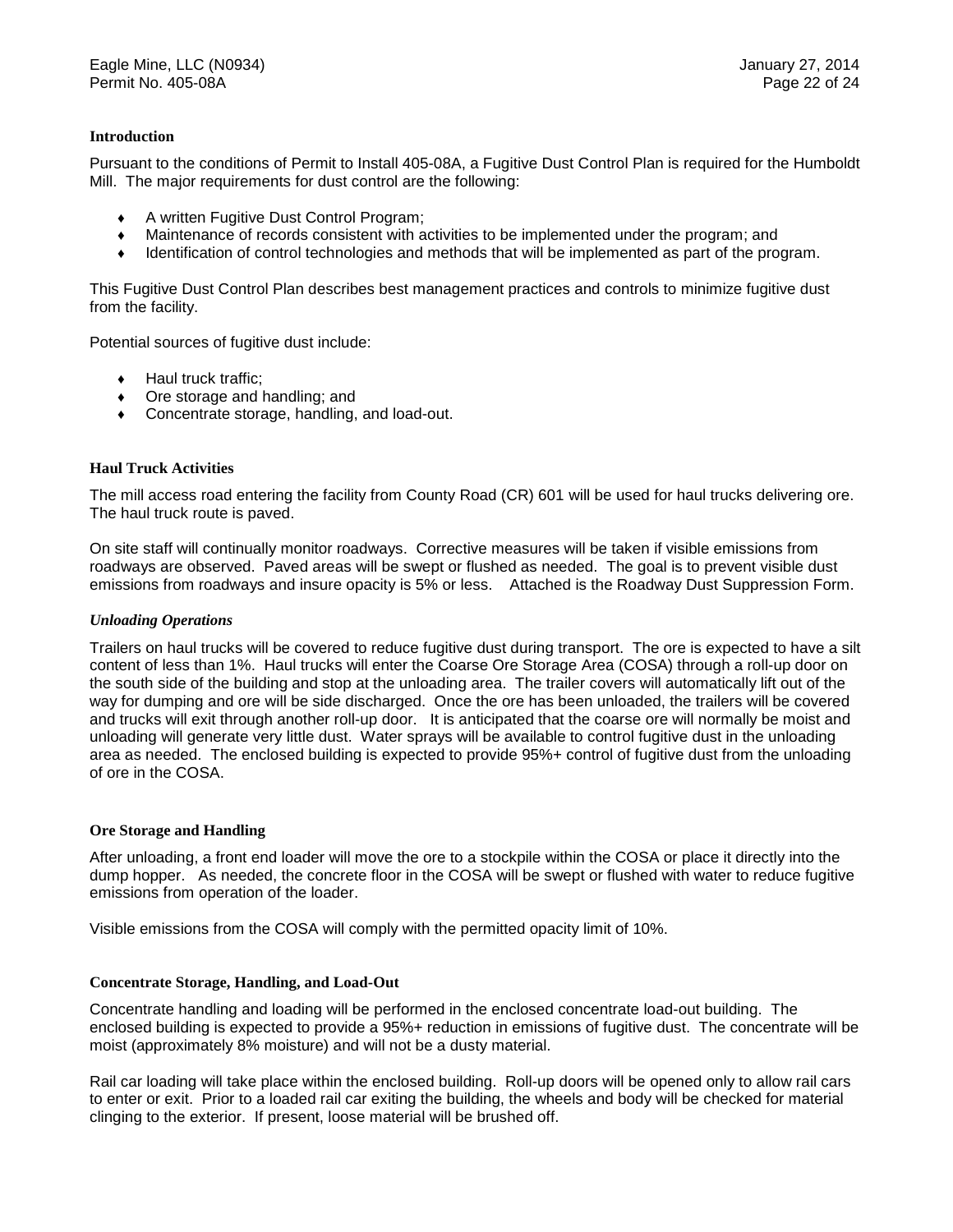Eagle Mine, LLC (N0934) **Fagle Mine, LLC (N0934)** January 27, 2014 Permit No. 405-08A Page 23 of 24

During load-out, a front end loader will transfer concentrate from the stockpile to rail cars. Similar to the COSA, the concrete floor in the load-out area will be swept or flushed with water to reduce fugitive emissions from operation of the loader. Sweepings will be added to the stockpiles.

Visible emissions from the concentrate load-out building will meet the permitted opacity limit of 10%.

#### **Recordkeeping**

Roadway dust suppression forms will be kept on file for five years.